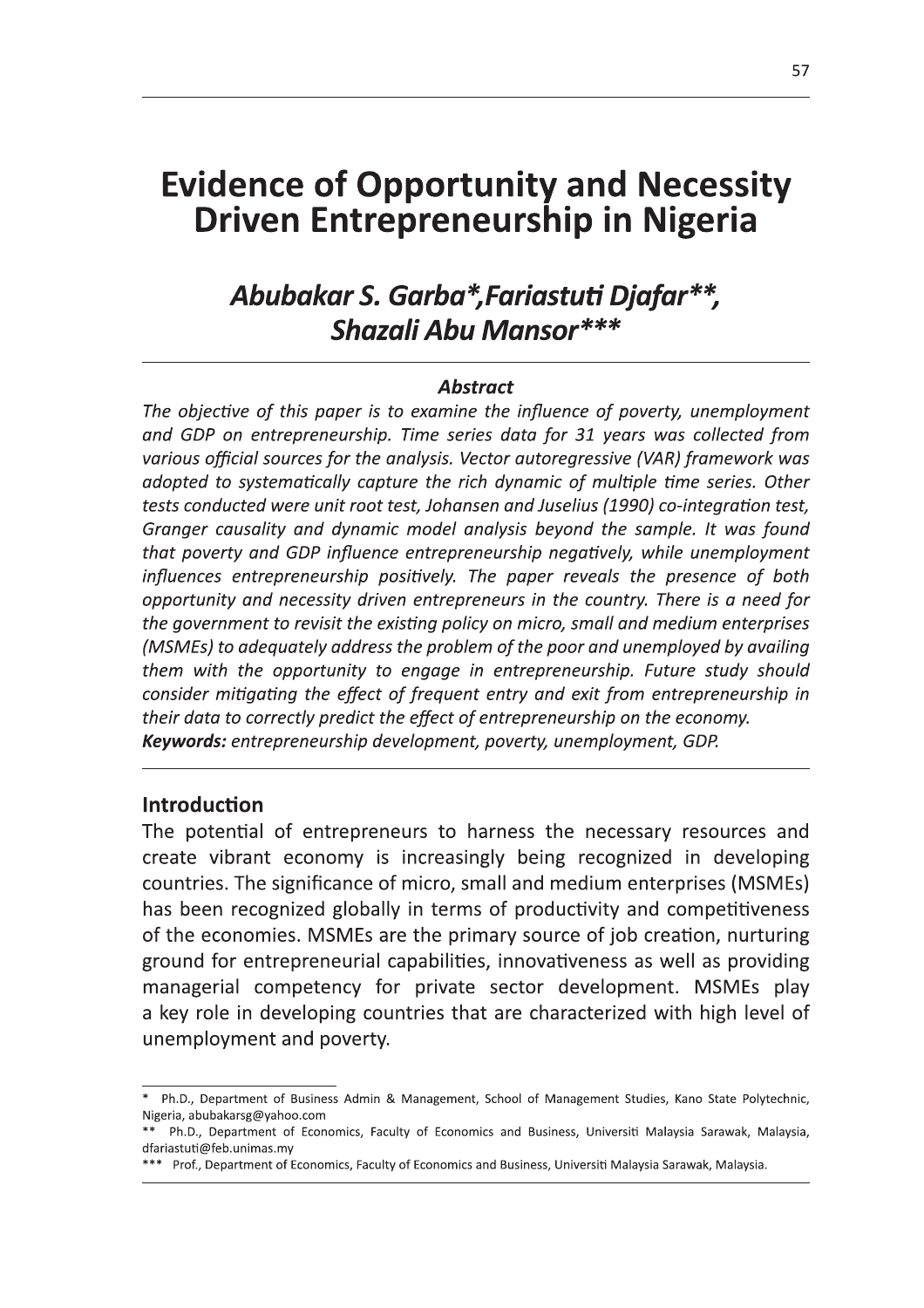Looking at the present realities and challenges facing Nigeria, the need to develop entrepreneurship became apparent. Developing strong, vibrant and viable MSMEs is necessary in order to solve its numerous socioeconomic problems. In 2010 the estimated population of Nigeria was about 163 million people out of whom about 70% are classified as poor based on the international poverty threshold of less than 1.25 dollars per day. In 1980 the poverty incidence and estimated poor population was just 27.2% and 17.7 million, but it escalated to 69% and 112.5 million respectively in 2010. Similarly, unemployment rate was 13.1% in 2000, but rose to 21.4% in 2010. In spite of the increase in both poverty and unemployment, the Nigerian economy has achieved continuous improvement from 2005 to 2010 with the exception of 2008 where GDP growth rate slightly decreased to 5.98% and grew immediately by 6.95% in the subsequent year (NBS, 2010).

There is a great opportunity for entrepreneurship in the country and entrepreneurial activity has the potentials of addressing the incessant problem of poverty and unemployment. Entrepreneurship development requires more than a policy pronouncement, but action must be taken to provide a conducive business environment particularly for the micro and small business to emerge and prosper. It is noted that there is no previous study that examines the influence of GDP, unemployment and poverty on entrepreneurship at the same time. Generally, there is paucity of studies that examine the influence of GDP and poverty on entrepreneurship. Therefore, this paper attempts to fill this research gap by examining the influence of poverty, unemployment and GDP simultaneously on entrepreneurship in which no previous study does so in Nigeria context. The objective of this paper is to examine the influence of poverty, unemployment and GDP on entrepreneurship.

## **Literature review**

Entrepreneurship plays an important role in boosting productivity, increasing competition and innovation, creating employment and economic prosperity (Ritche and Lam, 2006). Entrepreneurship is synonymous with business start up or creation of new organization (Keister, 2005). There are several factors influencing entrepreneurship in both developed and developing countries. The nature and dynamics of entrepreneurship is dependent on the country's level of economic development. The pattern and type of entrepreneurs are based on how socio-economic variables affect entrepreneurship in the country. The refugee/push and Schumpeterian/pull effect hypotheses provide the basic understanding of the relationship between entrepreneurship, poverty, unemployment and GDP (Audretsch et al., 2001). The relationship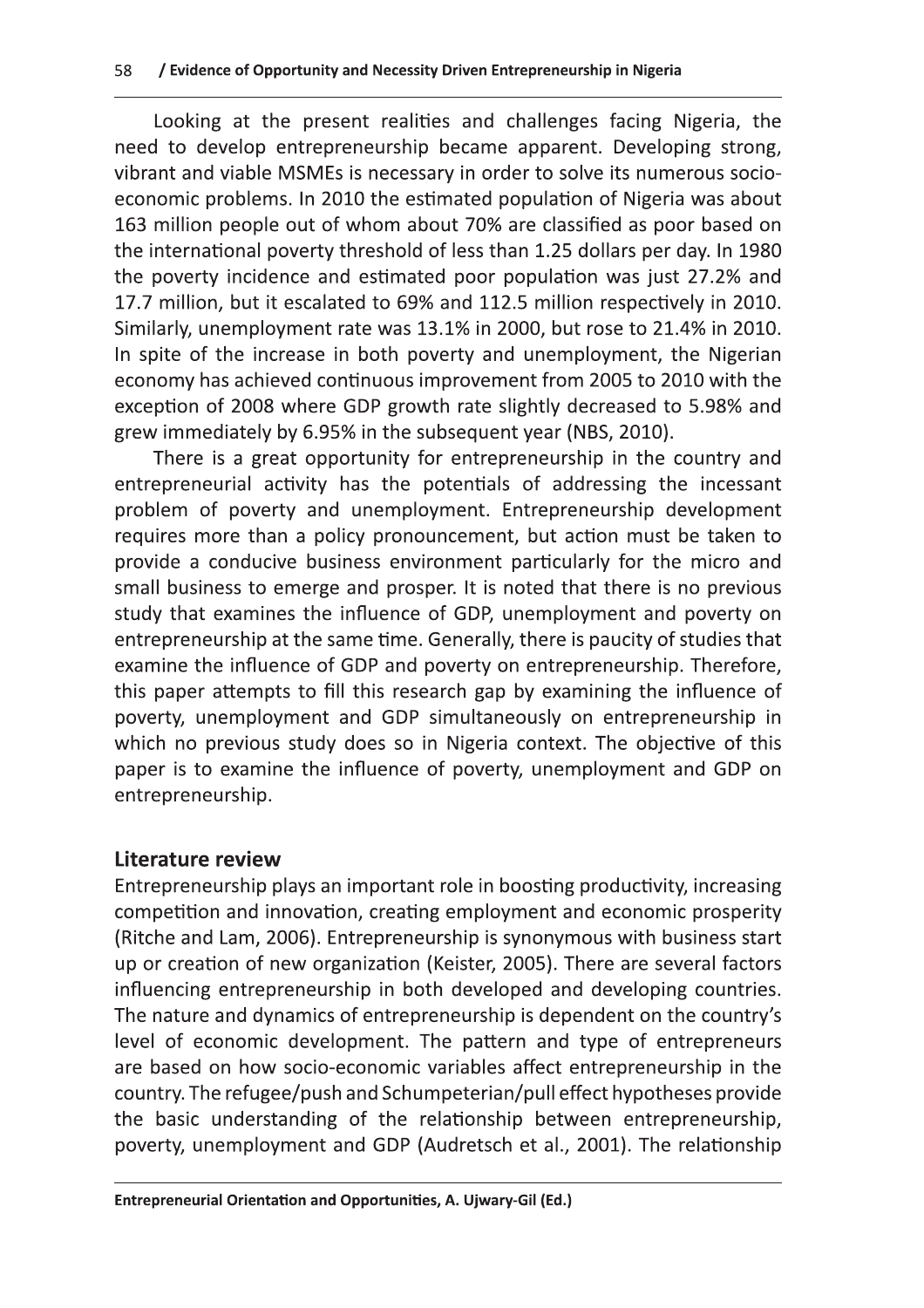Abubakar S. Garba, Fariastuti Djafar, Shazali Abu Mansor / 59<br>between entrepreneurship and the macroeconomics variables are discussed<br>as follows:<br>Entrepreneurship and Poverty: The long term analysis of economic and<br>social 2008). Poor people are motivated to engage in micro and small scale business to sustain their lives and possibly get out of poverty. They can make a difference by turning themselves into entrepreneurs to productively and economically contribute to the society. Poor economic conditions lead to higher entrepreneurial activities in many developing countries than in the developed countries. However, the frequent and high entry and exit is noted among people who have started business out of necessity.

Rosa, Kodithuwakkub and Balunya (2006) in Uganda and Sri Lanka found that poverty significantly influences entrepreneurial activity. Mulira, Namatovu and Dawa (2011) in Uganda reveal negative and significant relationship between poverty and entrepreneurship. Block and Sandner economically contribute to the society. Poor economic conditions lead to<br>higher entrepreneurial activities in many developing countries than in the<br>developed countries. However, the frequent and high entry and exit is note

entrepreneurial activity due to necessity could be translated into economic growth or not. This may depend on the situation and level of economic development of a particular country in which the entrepreneurs exist. Both opportunity and necessity entrepreneurs can be found in both developed and developing countries.

Entrepreneurship and Unemployment: There are an increasing number of studies on the relationship between unemployment and entrepreneurship.<br>Most of the previous studies used cross sectional or longitudinal data at entrepreneural activity due to recessivy could be translated into economic<br>growth or not. This may depend on the situation and level of economic<br>development of a particular country in which the entrepreneurs exist. Both<br>op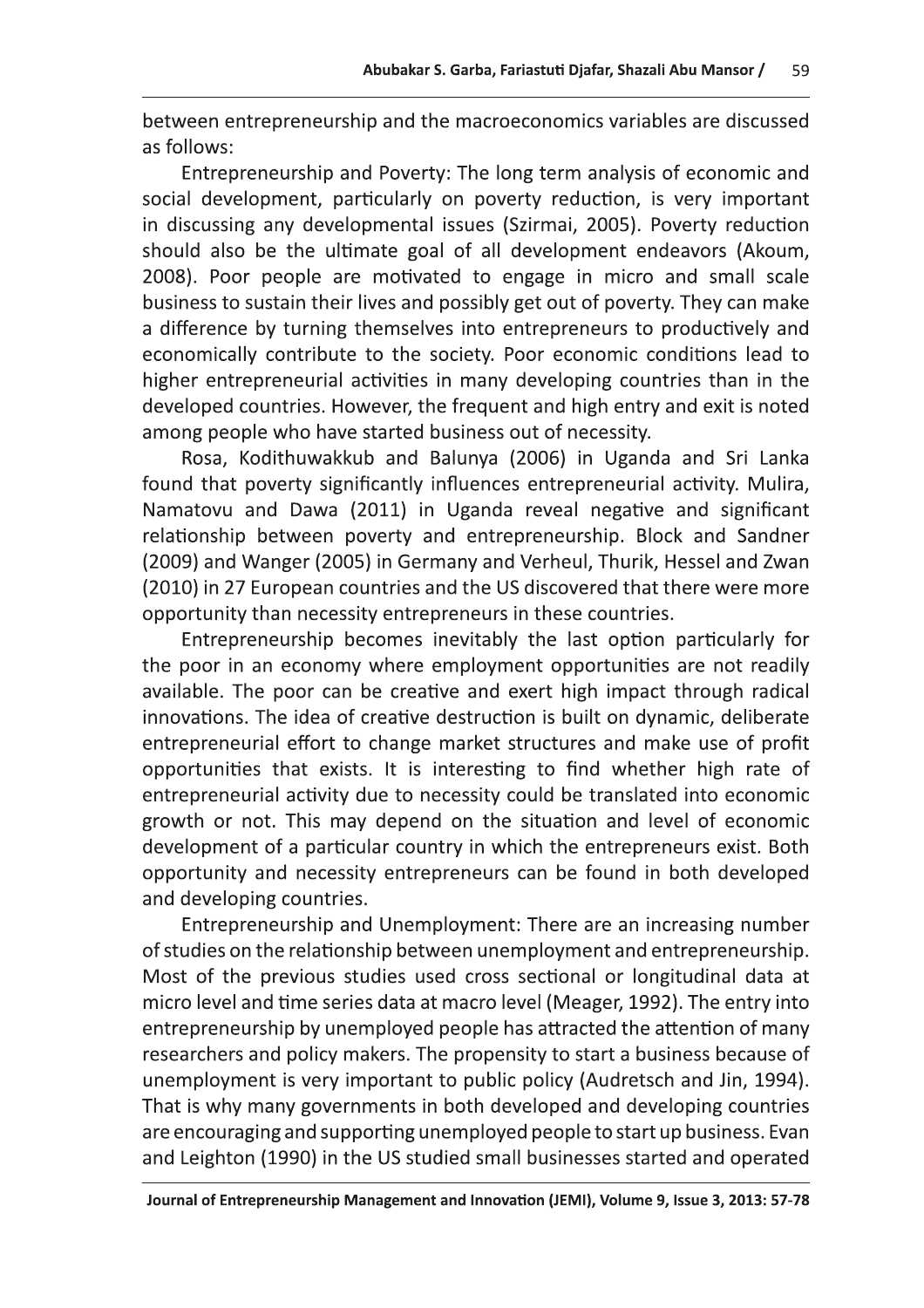by both unemployed and employed workers. It was discovered that entry into entrepreneurship was higher for the unemployed than for the employed people. The relationship between entrepreneurship and unemployment is not clear but empirical studies revealed two ways of relationships. One strand of the studies confirmed that unemployment stimulates entrepreneurial activity which is referred to as refugee effect, while the other body of the literature confirms that high entrepreneurial activity influences reduction of unemployment which is known as Schumpeterian effect.

Unemployment is positively related to new firm start ups in 23 OECD countries (Audretsch et al., 2001). Other studies found positive influence of unemployment on entrepreneurship (Reynolds, Storey and Westhead, 1994; Evans and Leighton, 1989 and Highfield and Smiley, 1987). While Garofi (1994) in UK, Audretsch and Fritsch (1994) in Germany indicate that unemployment is negatively related to new firm start up. Audretsch and Thurik, (2000) believe that new business could possibly generate employment thereby cutting down the rate of unemployment. Hamilton (1989) and Faria, Cuestas and Mourelle (2010) suggest that the relationship between entrepreneurship and unemployment can be bidirectional and non linear. Carree (2002) in the US found that there is no significant relationship between the variables.

In another dimension, entrepreneurial activity reduces unemployment and could have positive effect on economic performance in different ways. Stel et al. (2007) and Audretsch et al. (2001) attempted to reconcile this ambiguous relationship using data from 23 OECD countries between 1974 and 1998. Phehn-Dujowich (2012) in the US discovered that the unemployment has Granger causal effect on entrepreneurship. Storey (1991) provided an explanation which looks like a consensus on the relationship between unemployment and entrepreneurship.

Entrepreneurship and GDP: The link between entrepreneurship and GDP can be traced to Schumpeter's work which highlights the role of entrepreneurs in creating disequilibrium through the process of creative destruction (new combination). Schumpeterian entrepreneurs are productive, innovative and opportunity seekers (Sexton and Kasarda, 1992). In a period of high economic growth there will be proliferation of opportunity entrepreneurs, who make high impact and promote economic development (Mojica-Howell, Whittaker, Gebremedhin and Schaeffer, 2012 and Jones-Evans, Brooksbank and Aaron, 2006). High level of GDP may lead to increasing economic prosperity which in turn affects consumption and investment (Hartog, Parker, Stel and Thurik, 2010). The increase in consumer demand and services due to economic prosperity will create opportunities for entrepreneurs (Audretsch and Keithbach, 2004). On the other side, low GDP creates necessity entrepreneurs who start up business because of poor economic condition characterized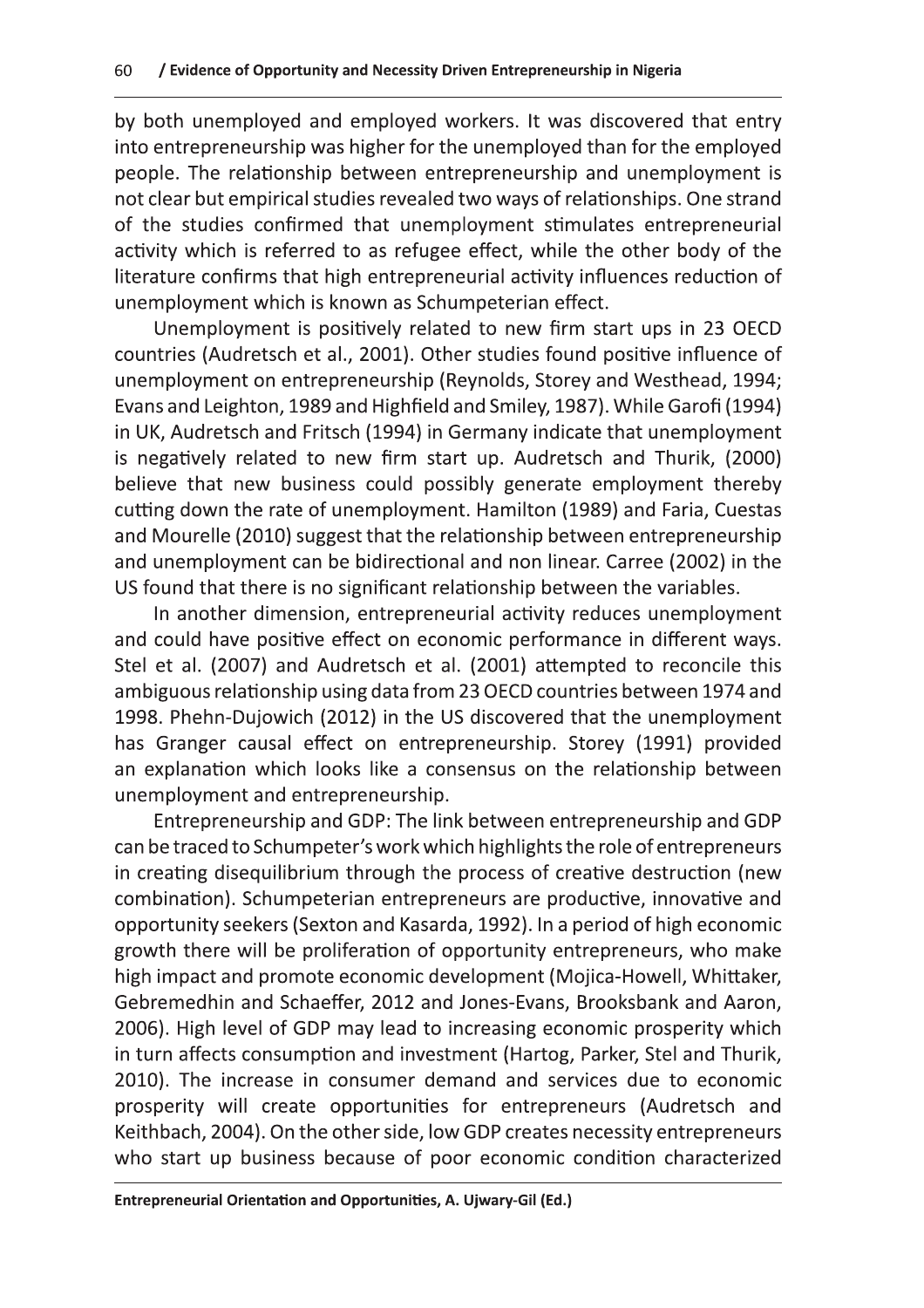by limited options for wage employment due to low demand for goods and services. This situation reflects the 'push / recession hypotheses'.

Some previous studies attempted to investigate two directional relationships between GDP and entrepreneurship (Thurik, Carree, Stel and Audretsch, 2008 and Mojica-Howell et al., 2012). Other studies try to examine the influence of economic growth on entrepreneurship (Storey, 2003). Entrepreneurship is likely to be endogenous where high level of GDP has a strong incentive for opportunity based business start up. It was found in the US by Phehn- Dujowich (2012) that economic growth causes entrepreneurship (Granger causality). Hartog et al. (2010) found evidence of long run equilibrium relation between entrepreneurship (business ownership) and economic growth measured by per capita income.

The relationship between necessity entrepreneurship and GDP is likely to be negative for developing countries and positive for developed nations. Koster and Rai (2008) discovered that in India the increase in GDP does not go with the decreasing rate of entrepreneurial activity as expected in the Global Entrepreneurship Monitor (GEM) model. Their result shows a weak positive relationship between economic growth and entrepreneurship in least developed regions. Stel, Carree and Thurik (2004) in GEM countries found that there is a significant linear effect between total entrepreneurial activities (TEA) and GDP growth. They also discovered a significant nonlinear effect which shows a negative effect in relatively poor countries and positive effect in relatively rich countries. Salgado-Banda (2005) in 22 OECD countries found both positive and negative relationship using two different measures of entrepreneurship. GEM research work represents one most important analysis and source of data for global entrepreneurial activity and particularly provides a link between entrepreneurship and economic growth (UNCTAD, 2004). GEM believed that the traditional view on GDP and economic competitiveness neglected the role of entrepreneurship (new and small business) in the economy.

The developing countries are assumed to have a high number of necessity entrepreneurship because of the unbearable condition and the need to survive (Koster and Rai, 2008). Opportunity entrepreneurship tends to pick up as the economy improves when people consider it safe to abandon self employment for wage employment. The prevalence of opportunity and necessity can be depicted in a U shaped curve which is termed as U shaped curve hypothesis (Bosma et al., 2008; Koster & Rai, 2008; Wennerkers et al., 2005). In the early stage of development there will be a higher rate of business creation, but as the country's GDP per capita increases there will be a decrease in the rate of business creation. ON the other hand, in the later

Journal of Entrepreneurship Management and Innovation (JEMI), Volume 9, Issue 3, 2013: 57-78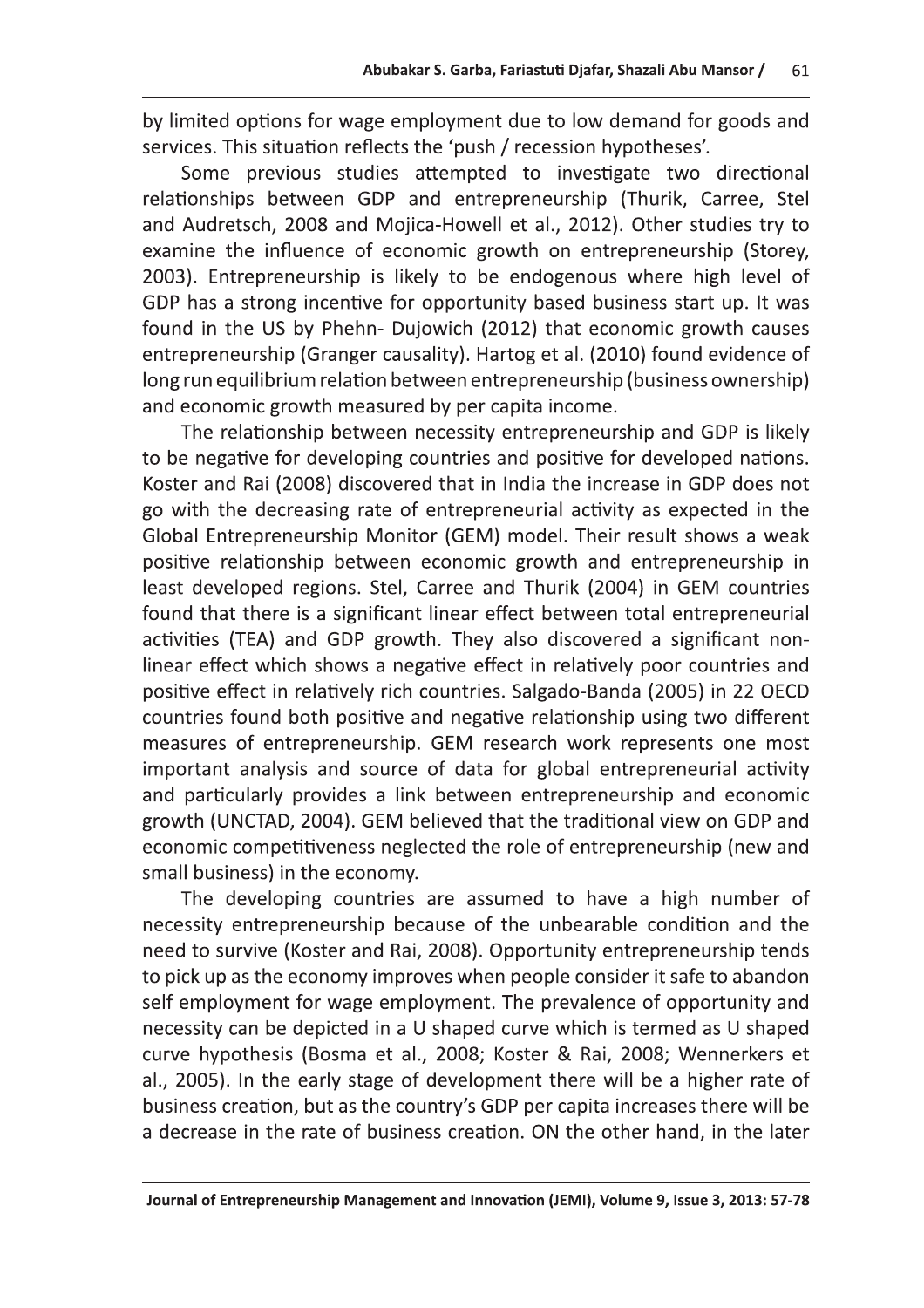stage the relationship tends to be positive, which means increase in GDP per capita causes increase in the rate of new business creation.

## Data and method

This section deals with the methodology. It explains the model specification, defining and measuring variables and method of data analysis as follows; Econometrics model specification:

$$
LENT_t = \beta_o + \beta_1 LPOV_t + \beta_2 LUEM_t + \beta_3 LGDP_t + \mu_t
$$
\n(1)

Whereby; LENT = logarithm of entrepreneurship LPOV = logarithm of poverty LUEM = logarithm of unemployment  $LGDP = logarithm of GDP$  $\beta$  = Parameter  $\mu$  = error term

### Defining and measuring variables

Entrepreneurship: New business creation is used as a proxy for entrepreneurship as adopted by the previous studies (Wang, 2006; Sternberg and Wennekers, 2005; and Lafuente and Driga, 2007). It is defined as the number of micro and small business created annually in the country. The data was collected from Corporate Affairs Commission (CAC), Nigeria.

Poverty: The National Bureau of Statistics adopted World Bank international poverty threshold of \$1.25 per day for Sub-Saharan Africa for measuring poverty in absolute term. Therefore any person with income below this official threshold is considered to be poor. In this case the number of poor people was used as a measure of poverty. The limitation of this measure is that in Nigeria consumer survey on poverty is not conducted on a yearly basis. Data for other years was obtained based on annual poverty projection. The data was obtained from National Bureau of Statistics for 31 years.

Unemployment: Unemployment is defined as a situation where someone of working age would like to be in full time employment, but is unable to get a job. In this paper the number of registered unemployment was used. The data for the registered unemployed was obtained from Federal Ministry of Labour and Productivity, Nigeria. The limitation of this data is that many unemployed people may not be included in the study because they did not register as unemployed in the Ministry.

Gross domestic product: It is basically the amount of goods and services produced in a country over a specific period of time. In this paper absolute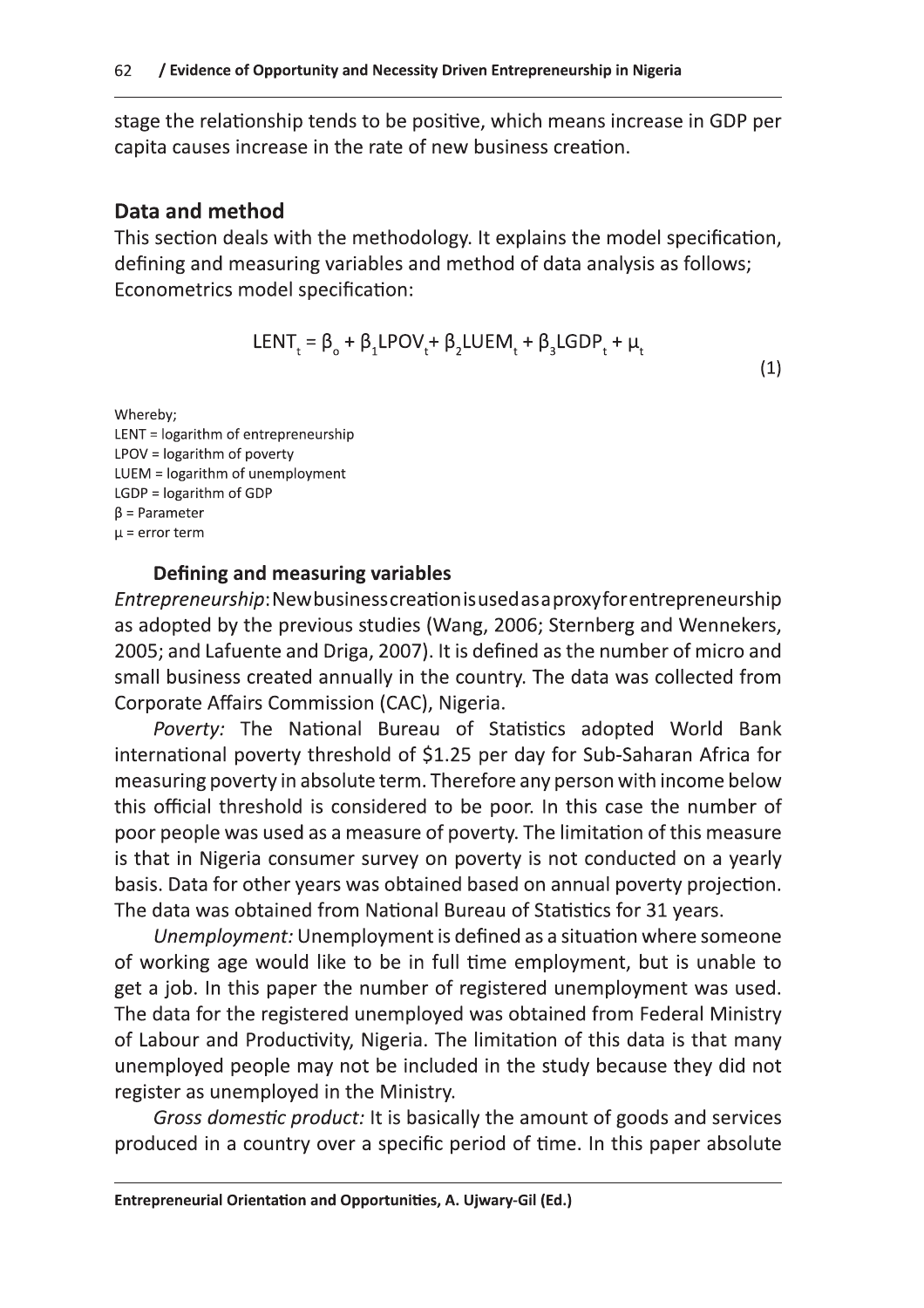Abubakar S. Garba, Fariastuti Djafar, Shazali Abu Mansor / 63<br>Value of real GDP was used as a measure for the period between 1980 and<br>2010. The data for real GDP was collected from Central Bank of Nigeria<br>(CBN).<br>**Data anal** 

way of capturing rich dynamic in multiple time series. It is useful in data description, forecasting, structural inference and policy analysis (Stock and Watson, 2001; and Gujarati and Porter, 2009). The tests conducted were unit root (augmented Dickey-Fuller and Phillips-Perron), Johansen and Juselius (1990) co-integration, error correction model (ECM) and Granger causality, variance decompositions and impulse response function. The Vector error correction model (VECM) is represented by the following equations in which each variable become endogenous;

variance decompositions and impulse response function. The Vector error  
correction model (VECM) is represented by the following equations in which  
each variable become endogenous;  

$$
ENT_{t} = \alpha_{0} + \delta_{0} ENT_{t-1} + \delta_{1} GDP_{t-1} + \delta_{2} POV_{t-1} + \delta_{3} UEM_{t-1} + \lambda_{0} ECT_{t-1} + e_{t}
$$

$$
GDP_{t} = \alpha_{0} + \delta_{0} GDP_{t-1} + \delta_{1} ENT_{t-1} + \delta_{2} POV_{t-1} + \delta_{3} UEM_{t-1} + \lambda_{0} ECT_{t-1} + e_{t}
$$

$$
POV_{t} = \alpha_{0} + \delta_{0} POV_{t-1} + \delta_{1} ENT_{t-1} + \delta_{2} GDP_{t-1} + \delta_{3} UEM_{t-1} + \lambda_{0} ECT_{t-1} + e_{t}
$$

$$
UEM_{t} = \alpha_{0} + \delta_{0} UEM_{t-1} + \delta_{1} ENT_{t-1} + \delta_{2} GDP_{t-1} + \delta_{3} POV_{t-1} + \lambda_{0} ECT_{t-1} + e_{t}
$$

$$
Where ECT is the error correction term measuring the speed of adjustment to the long run equilibrium, and  $\alpha$ ,  $\delta$ ,  $\lambda$  are estimated parameters
$$
**Results and discussion**

## Unit root test results

In Table 1 and 2 the results of Augmented Dickey fuller (ADF) and Phillips Perron (PP) unit root tests are shown respectively. The results indicate that the null hypotheses of presence of a unit root or non-stationarity in both methods cannot be rejected at level form, but it can be rejected after first differencing at 1% level of significance.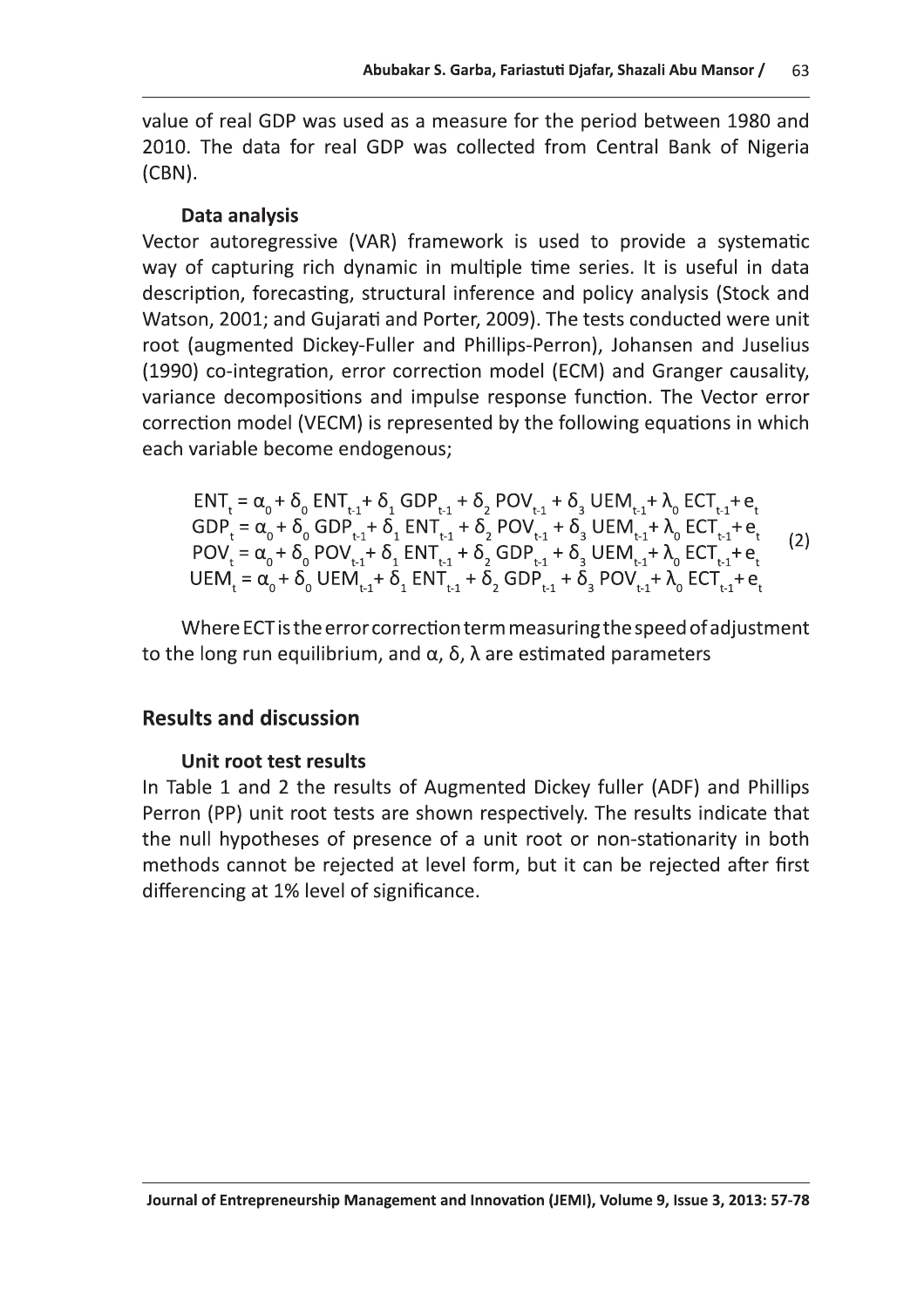| <b>Variable</b> | Level        |                         |                  | <b>First Difference</b> |
|-----------------|--------------|-------------------------|------------------|-------------------------|
|                 | Intercept    | Intercept with<br>trend | Intercept        | Intercept with<br>trend |
| LENT            | $-2.1361(0)$ | $-2.9055(0)$            | $-5.5600(0)$ *** | $-5.4656(0)$ ***        |
| <b>LPOV</b>     | $-1.2808(1)$ | $-2.2534(1)$            | $-5.7494(0)$ *** | $-5.7140(0)$ ***        |
| LUEM            | $-0.3635(0)$ | $-2.6438(0)$            | $-5.7646(0)$ *** | $-5.6316(0)$ ***        |
| LEG             | 1.1616(0)    | $-1.3405(1)$            | $-8.5310(0)***$  | $-8.5952(0)$ ***        |

|  | Table1. Unit root test - Augmented Dickey-Fuller (ADF) |  |  |
|--|--------------------------------------------------------|--|--|
|--|--------------------------------------------------------|--|--|

Note:\*\*\* denote statistical significance at 1% level. The critical value of ADF can be found in Mackinnon (1996). The optimum lag length in the test was selected automatically based on Schwarz Information criterion. Lag selection figures are shown in (). In ADF, null hypothesis indicating presence of unit root was examined against alternative for stationarity. LENT is a natural log of ENT, LPOV is a natural log of POV, LUEM is a natural log of UEM, LGDP is a natural log of GDP.

| Variable    | Level        |                         | <b>First Difference</b> |                         |  |
|-------------|--------------|-------------------------|-------------------------|-------------------------|--|
|             | Intercept    | Intercept with<br>trend | Intercept               | Intercept with<br>trend |  |
| LENT        | $-1.8383(5)$ | $-2.8715(3)$            | $-7.8855(16)$ ***       | $-9.3802(18)$ ***       |  |
| <b>LPOV</b> | $-1.4925(2)$ | $-2.5001(2)$            | $-5.7400(2)$ ***        | $-5.7095(1)$ ***        |  |
| <b>LUEM</b> | $-0.2637(6)$ | $-2.6758(1)$            | $-5.9593(7)$ ***        | $-5.7995(7)$ ***        |  |
| LEG         | 0.8177(2)    | $-2.6758(3)$            | $-8.3547(1)$ ***        | $-8.3250(2)$ ***        |  |

## Table 2. Unit root test - Phillips-Perron (PP)

Note:\*\*\* denote statistical significance 1% level. The critical value of PP can be found in Mackinnon (1996). The optimum lag length in the test was selected automatically based on Newey-West estimator using lag selected by Bartlett kernel information criterion. Lag selection figures are shown in (). In PP null hypothesis indicating presence of unit root was examined against alternative for stationarity. LENT is a natural log of ENT, LPOV is a natural log of POV, LUEM is a natural log of UEM, LGDP is a natural log of GDP.

The results from the two testing procedures clearly show that the variables are I(1) integrated order of 1. It is stated that most of the macroeconomic variables are I(1) process (Gujarati and Porter, 2009; Bahmani-Osokoee, 1995). Based on these results and having the same order of integration, it is found suitable to proceed to co-integration test to examine the long run relationship among variables.

### Co-integration and hypothesis testing results

The result of Johansen cointegration test is presented in the Table 4 and the selection of lag length performed using Schwarz information criterion (SIC) can be seen in Table 3.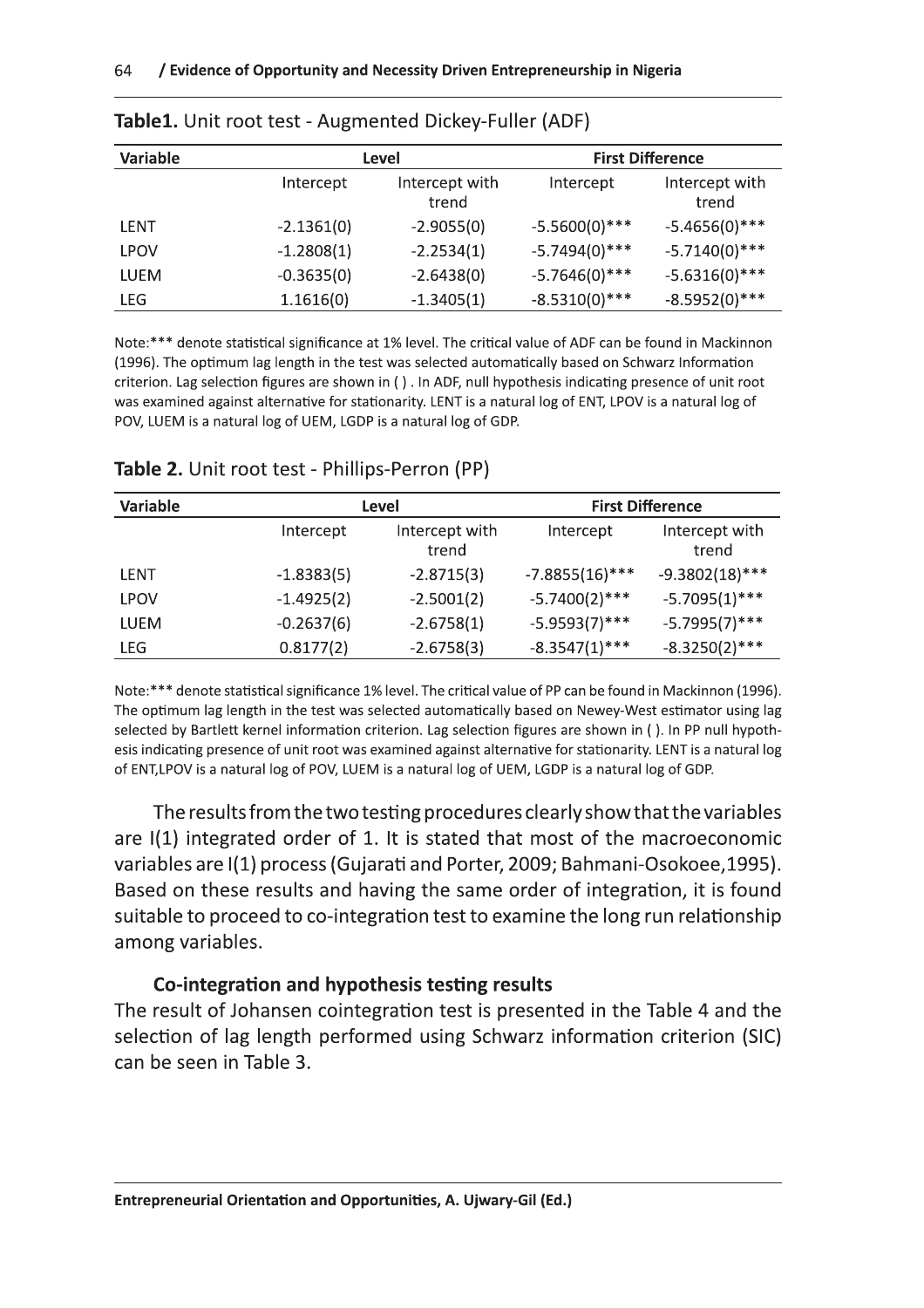| <b>Table 3.</b> Lag selection based on multivariate SIC |              |
|---------------------------------------------------------|--------------|
| Lag                                                     | <b>SIC</b>   |
| 0                                                       | 3.290467     |
|                                                         | $-2.627118*$ |
|                                                         | $-1.652972$  |

| Table 3. Lag selection based on multivariate SIG |  |  |  |  |  |
|--------------------------------------------------|--|--|--|--|--|
|--------------------------------------------------|--|--|--|--|--|

Note: SC refers to Schwarz Information Criterion. Asterisk \* denotes the optimum lag selected for VAR estimation in Eviews

From Table 4 panel a the co-integration result reveals that the null hypotheses that states no co-integrating vector  $(r=0)$  is rejected in both max eigen value and trace tests, therefore alternative hypothesis is accepted indicating 1 co-integrating vector. This means that the variables in the system share a common trend and move toward one direction in the long run. The result in Table 4 panel B shows normalized co-integrating vector. The coefficients indicate the long run elasticity of the variables. It can be seen that poverty (LPOV) has negative effect on entrepreneurship (LENT). This means that keeping other variables constant, any increase in poverty will decrease the rate entrepreneurship by .13% points.

| Ho                                                                 | <b>HA</b> | Max eigen<br>value | 95% CV      | <b>Trace</b> | 95% CV    |  |  |  |  |
|--------------------------------------------------------------------|-----------|--------------------|-------------|--------------|-----------|--|--|--|--|
| Panel A: Johansen multivariate test                                |           |                    |             |              |           |  |  |  |  |
| 28.9815**<br>27.5843<br>48.9196**<br>$r = 0$<br>$r = 1$<br>47.8561 |           |                    |             |              |           |  |  |  |  |
| $r \leq 1$                                                         | $r = 2$   | 15.0945            | 21.1316     | 19.9381      | 29.7970   |  |  |  |  |
| $r \leq 2$<br>$r = 3$                                              |           | 4.7803             | 14.2646     | 4.8435       | 15.4947   |  |  |  |  |
| $r \leq 3$<br>$r = 4$                                              |           | 0.0631             | 3.8414      | 0.0631       | 3.8414    |  |  |  |  |
| Panel B: Normalizing the co-integrating vector                     |           |                    |             |              |           |  |  |  |  |
| Variables                                                          |           | <b>LENT</b>        | <b>LPOV</b> | LUEM         | LGDP      |  |  |  |  |
|                                                                    |           | $-1.000$           | 0.1346      | 0.9603       | $-0.2093$ |  |  |  |  |

**Table 4.** Co-integration and hypothesis testing result

Notes: r indicates number of co-integrating relationships. Asterisks (\*\*) indicate 5% level of significance.

The negative effect of poverty on entrepreneurship supports the findings of Rosa, et al. (2006) in Uganda and Sri Lanka, Mulira et al. (2011) in Uganda, Block and Sandner (2009) and Wagner (2005) in Germany and Verheul et al. (2010) in 27 European countries and the US. This result reveals the existence of opportunity entrepreneurship as poverty cannot stimulate most of the poor to engage in entrepreneurial activities. The finding also reflects pull/prosperity effect which points that people decide to enter into entrepreneurship because of the existing opportunity rather than poverty.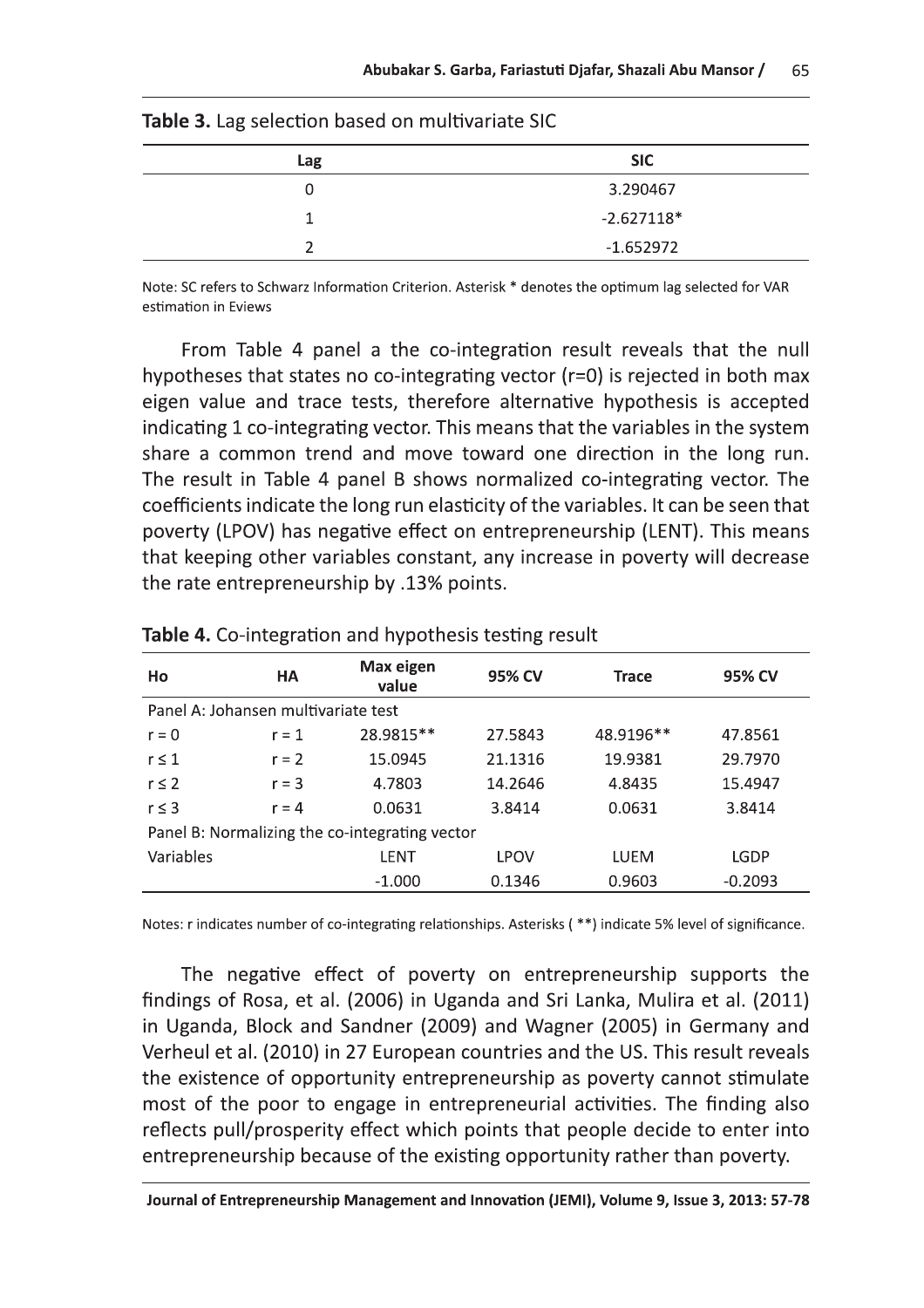Since about 70% of Nigerian population are poor, they probably lack resources to enable them to meet their basic needs and engage in entrepreneurial activity. Various government regimes in the past have attempted to promote entrepreneurship in order to address the problem of poverty through enactment policies and programs such as National Poverty Eradication Program (NAPEP), Poverty Alleviation Program (PAP), Family Economic Advancement Program (FEAP) and Family Support Program (FSP). The negative relationship between entrepreneurship and poverty is a clear indication that these policies and programs did not make significant impact on entrepreneurship to reduce poverty. Moreover, one of the important means through which the millennium development goal of halving poverty can be attained is to empower the poor people to massively engage in entrepreneurship, otherwise the MGDs target for 2015 will remain elusive.

It also appears that unemployment (LUEM) influences entrepreneurship positively. The result shows that any increase in unemployment will increase the rate of entrepreneurship by .96% points holding other variables constant (see table 4). This indicates that as unemployment is increasing, the rate of entrepreneurship is also increasing. This result corroborates the findings of Yamawaki (1990) in Japan, Audretsch et al. (2001) in 23 OECD countries, Highfield and Smiley (1987) and Evan and Leighton (1989) in US, Ritsila and Tervo (2002) in Finland, and Reynolds et al. (1994) in France, Germany, Ireland, Italy, Sweden, UK and US. The result also indicates that people in the country become entrepreneurs because of threat of unemployment. This reflects the existence of refugee effect/push hypothesis in which unemployed persons are motivated to start up their own business because there is no prospect of getting paid jobs due to macroeconomic instability or depressed market condition (Storey, 1991).

The rate of unemployment is high (23.9% in 2011) in Nigeria, therefore the unemployed can have only two options either to start up their business or keep searching for employment opportunities elsewhere. However, the decision in this regard is dependent on the relative payoff in the environment. People in the country can exercise their latent potentials to form new business as the unemployment rate is increasing (Hamilton, 1989). The dimension of entry into entrepreneurship varies between unemployed and employed people. Evan and Leighton (1990) in the US found that entry into entrepreneurship is high among unemployed than those who are already employed. Although unemployed are motivated to start business because of lack of paid job, they have different mission on how they want to promote their business. The rate of business start up by the unemployed could be accelerated based on the conditions and other environmental factors in the country. The extent to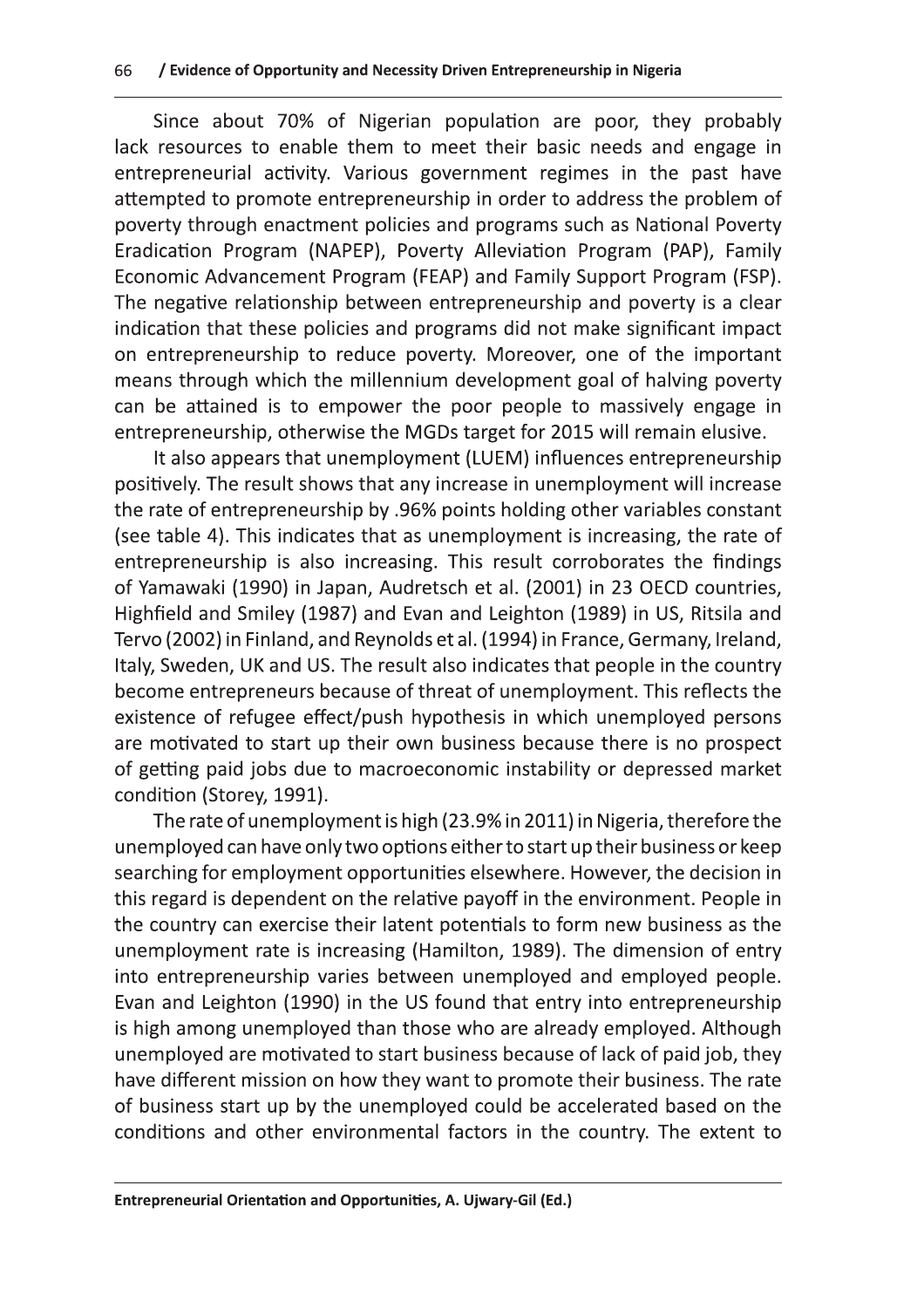Abubakar S. Garba, Fariastuti Djafar, Shazali Abu Mansor / 67<br>
which unemployment influences the rate of entrepreneurship is very crucial<br>
in the realm of public policy (Audretsch and Jin, 1994).<br>
The government of Nigeria anemployed to become self reliant by starting their own business. The recent introduction of entrepreneurship courses in all tertiary institutions across the country which is aimed at providing necessary training and business skills to the students is another complementary effort to address the problem of youth unemployment. This is particularly designed to relieve the graduates from the problem of unavailable vacancies in the labor market.

The result further reveals that GDP (LGDP) affects entrepreneurship negatively. It indicates that any increase in economic growth will reduce entrepreneurship entry by about .21% points. This result reflects the left hand side of U curve shaped hypothesis for developing countries and is supported<br>by the findings of Carree, Stel, Thurik and Wennekers (2002), Stel et al. to the students is an<br>orientation of the students of the and the products of the students of<br>the production the problem of unavailable vacancies in the labor market.<br>The result further reveals that GDP (LGDP) affects entre

is an indication that as country's GDP is increasing the rate of necessity entrepreneurship is decreasing. The reason is that the necessity entrepreneurs may not have necessary interest and enthusiasm to cope with the intense competition generated in the market and harsh business environment in Nigeria. They would find that it is easier to look for paid employment rather than continuing with their business or starting a new one again.

## Short run Granger causality and VECM results

Sequel to the detection of co-integration relation, the proper VAR framework that studies the dynamic relationship between variables must include error correction term (ECT). Thus, VECM provides a way to examine both short run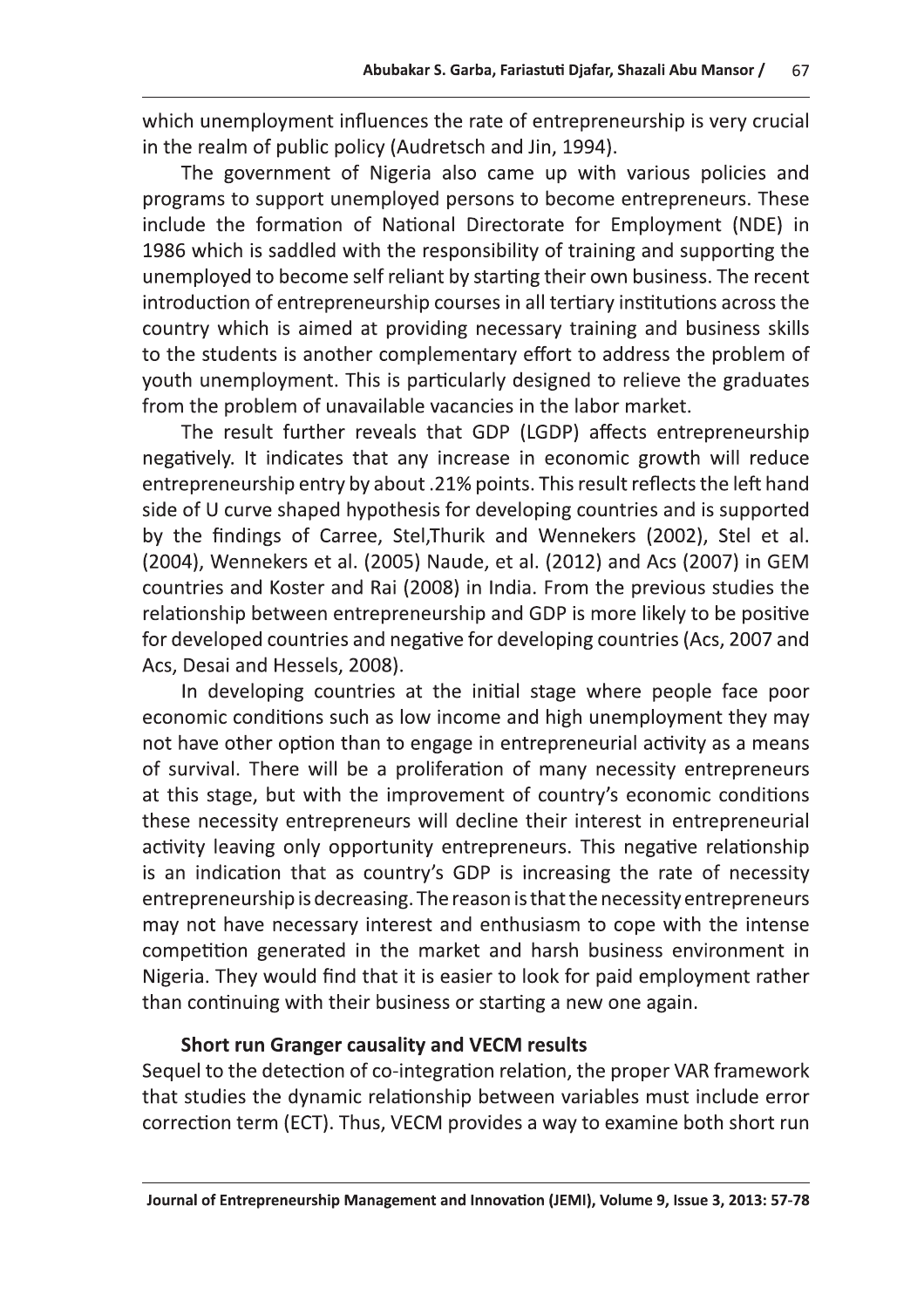and long run causal relationship among variables in the model. The result of Granger causality among the variables is presented in the Table 5.

|                                      |                          | X2-Statistics   |                          |                                  | <b>ECT</b>              |           |
|--------------------------------------|--------------------------|-----------------|--------------------------|----------------------------------|-------------------------|-----------|
| <b>Dependent</b><br><b>Variables</b> | <b>ALENT</b>             | <b>ALPOV</b>    | <b>ALUEM</b>             | <b>ALGDP</b>                     | Coefficient t-statistic |           |
| <b>ALENT</b>                         | $\overline{\phantom{a}}$ | 4.9881(0.026)** | 2.0555(0.152)            | 1.6682(0.197)                    | $-0.1467$               | $-1.5652$ |
| <b>ALPOV</b>                         | 0.0809(0.776)            |                 |                          | 6.1019(0.014)** 11.768(0.001)*** | $-0.1836***$            | $-5.2393$ |
| <b>ALUEM</b>                         | 0.3588(0.549)            | 2.0593(0.151)   | $\overline{\phantom{0}}$ | 0.3350(0.563)                    | $-0.1082$               | $-0.7852$ |
| ΔLGDP                                | 0.0203(0.887)            | 0.9732(0.324)   | 1.4282(0.232)            | $\overline{\phantom{a}}$         | $-0.0388**$             | $-2.4226$ |

| Table 5. VECM and short run Granger causality result |  |  |  |  |  |  |  |
|------------------------------------------------------|--|--|--|--|--|--|--|
|------------------------------------------------------|--|--|--|--|--|--|--|

Note: The VAR was based on 1year lag structure and a constant. \*\*\*, \*\*, \* indicates statistical significance at 1%, 5%, 10% level respectively. Figures in parenthesis () are p-value.

The result shows that LPOV and LGDP equation have ECT that is statistically significant which indicates that these variables are responsible for the short run adjustment to bring back the system to long run equilibrium. Without any innovation due to LPOV in the short run, the speed of adjustment will be 18% per year which indicates that system needs about 6 years to revert to the long run equilibrium. The results from Granger causality test in Table 5 show direct and indirect short run causality among the variables. Poverty directly Granger caused entrepreneurship. Unemployment and GDP indirectly caused entrepreneurship through poverty. Both the direct and indirect causality found reflect the existence of refugee/shop keeper's effect. This finding can contribute to the argument on whether entrepreneurship is relevant and necessary under the present economic condition in which unemployment and poverty is high and GDP is steadily increasing in the country.

The level of unemployment in a country causes people to live without income and accounts for a situation when they cannot afford basic needs and wants. Hence they become poor and necessitated to pursue entrepreneurial activity. High level of unemployment beyond certain critical level does not necessarily induce people to become entrepreneurs in a country (Hamilton, 1989). The indirect causality from GDP to entrepreneurship through poverty indicates that low GDP due low economic activity and consumer demand causes poverty which consequently pushes poor people to engage in entrepreneurial activity. This situation creates necessity entrepreneurs who will make little impact to the economy. They may exit from entrepreneurship as soon as the situation improves because they were not motivated by opportunity in market.

The diagnostic test results are presented in table 6 which indicate that the model is robust and satisfactorily proven. The estimated residuals have followed normal distribution pattern, the residual are serially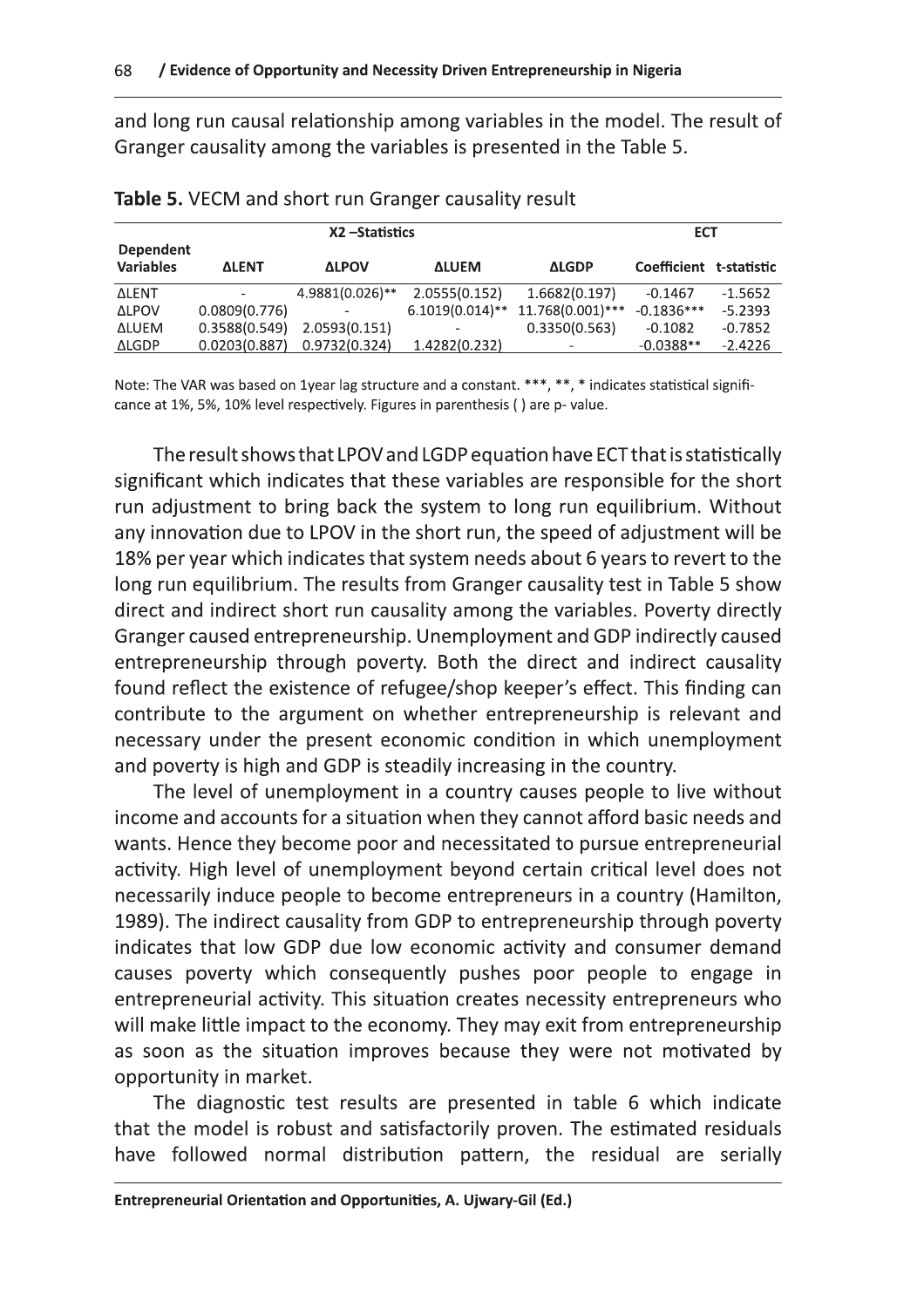uncorrelated, there is no problem of misspecification and there is evidence of homoscedesticity of variance. Moreover, the recursive parameter estimate of CUSUM and CUSUM of square tests are presented in Figures 1 and 2 respectively (see Appendix 1). The tests indicate that the model is relatively stable as the cumulative values fall within the two standard deviations boundaries at 5% level of significance.

| <b>AR</b> | <b>ARCH</b> | <b>RESET</b> | JB      | White   |
|-----------|-------------|--------------|---------|---------|
| 1.050     | 0.349       | 0.998        | 0.858   | 0.905   |
| (0.365)   | (0.907)     | (0.327)      | (0.651) | (0.538) |

## Table 6. Diagnostic test

Note: AR and ARCH are the Lagrange multiplier tests for serial autocorrelation and ARCH effect respectively. RESET refers to Ramsey Reset specification test. JB is the Jarque Bera statistics for residual normality test and White refers to White general heteroscedesticity test. Figures in parenthesis are p-value.

## **Variance decompositions (VDCs)**

The variance decompositions gauged the strength of the causal relationship among all the variables in the system. This dynamic analysis beyond the sample strengthened the empirical evidence from the earlier Granger causality analyses. Table 7 shows the decompositions of the forecast error variances of each variable in the system up to 50 years. The analysis can be summarized in the following manner; first, the result indicates that LUEM is the most exogenous variable in the system with only 9% of its forecast error variance being explained by the other variables. Secondly, LPOV is the most interactive variable in the system, about 93% of its forecast error variance is explained by LENT (72%), LUEM (12%) and LGDP (8%). Therefore poverty is most endogenous variable and this strengthens the evidence of causality running from unemployment and economic growth to poverty. Thirdly, the changes in LENT happen largely as a result of movement in LUEM. The effect of LUEM on LENT is increasing as the time horizon (years) is also increasing.

## **Generalized impulse response functions (GIRFs)**

The system as earlier mentioned has four dimensional variables. Therefore 12 possible scenarios of GIFRs are presented for all the variables after disregarding each variable's own shock. The Figure 3 (Appendix 2) shows the visual illustrations of the GIRFs up to 50 years. In most of the result the variables exhibit rapid responses to the shocks, they move fast until after 5 years when they become stable. Moreover, LENT respond negatively due to shock in LPOV that indicate the existence of negative relationship between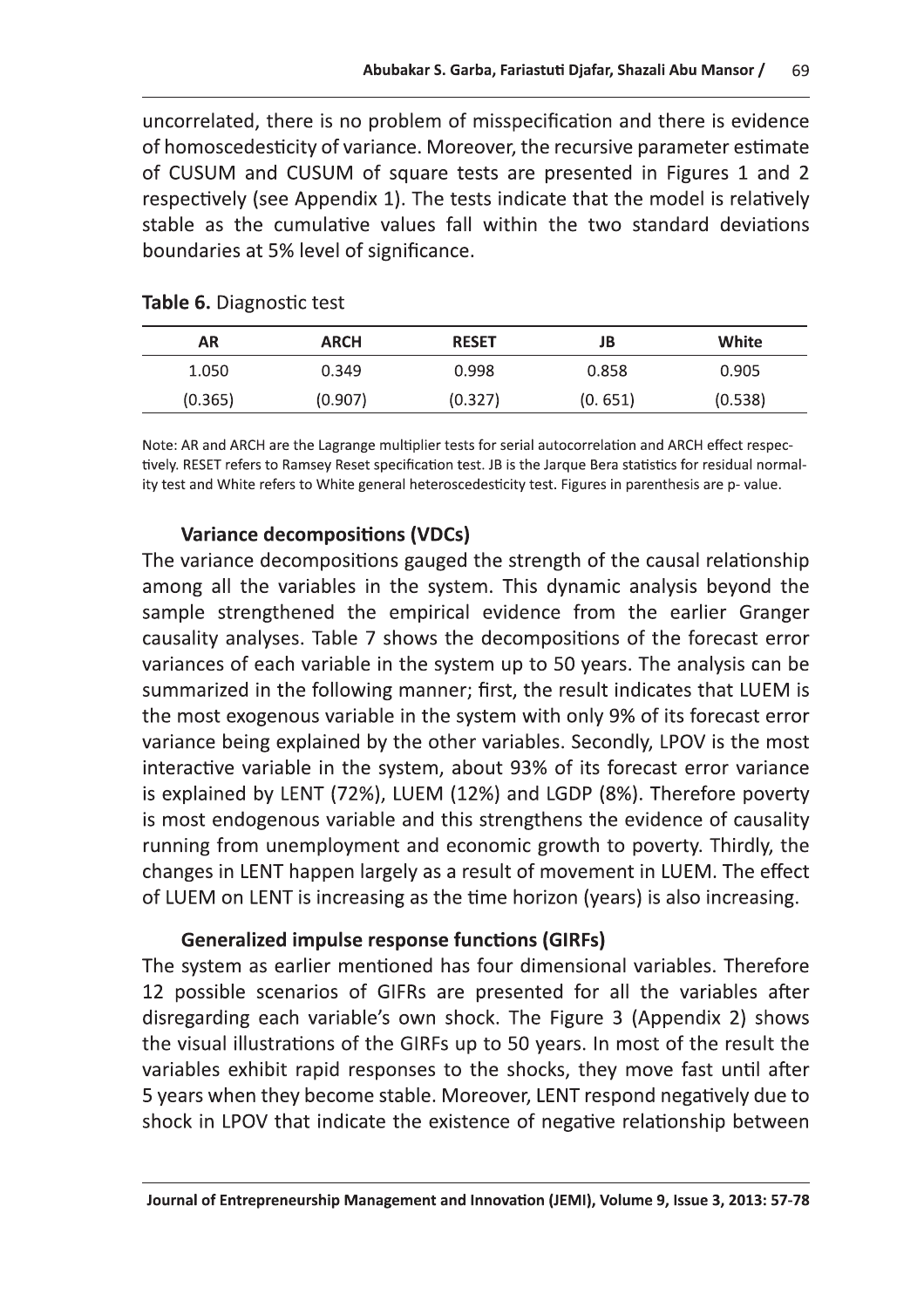them. LPOV respond positively due to shock in LUEM and respond negatively due to shock in LGDP

|         |                | Percentage of forecast variance explained due to innovation: |              |              |              |              |        |  |
|---------|----------------|--------------------------------------------------------------|--------------|--------------|--------------|--------------|--------|--|
| Horizon |                |                                                              | <b>ALENT</b> | <b>ALPOV</b> | <b>ALUEM</b> | <b>ALGDP</b> | ΔCV    |  |
|         |                | Relative variance in                                         |              |              |              |              |        |  |
| Years   | $\mathbf 1$    | <b>ALENT</b>                                                 | 100.000      | 0.000        | 0.000        | 0.000        | 0.000  |  |
|         | $\overline{2}$ |                                                              | 84.301       | 0.143        | 15.098       | 0.457        | 15.699 |  |
|         | 10             |                                                              | 68.011       | 0.965        | 30.779       | 0.245        | 31.989 |  |
|         | 30             |                                                              | 65.841       | 0.971        | 33.016       | 0.172        | 34.159 |  |
|         | 50             |                                                              | 65.392       | 0.972        | 33.478       | 0.157        | 34.608 |  |
|         |                | Relative variance in                                         |              |              |              |              |        |  |
|         | 1              | <b>ALPOV</b>                                                 | 0.358        | 99.642       | 0.000        | 0.000        | 0.358  |  |
|         | $\overline{2}$ |                                                              | 11.937       | 83.354       | 1.303        | 3.406        | 16.646 |  |
|         | 10             |                                                              | 63.211       | 18.002       | 12.267       | 6.521        | 81.998 |  |
|         | 30             |                                                              | 71.139       | 8.567        | 12.410       | 7.884        | 91.433 |  |
|         | 50             |                                                              | 72.600       | 6.828        | 12.436       | 8.136        | 93.172 |  |
|         |                | Relative variance in                                         |              |              |              |              |        |  |
|         | $\mathbf{1}$   | <b>ALUEM</b>                                                 | 2.247        | 2.400        | 95.353       | 0.000        | 4.647  |  |
|         | $\overline{2}$ |                                                              | 3.012        | 1.407        | 95.481       | 0.100        | 4.519  |  |
|         | 10             |                                                              | 1.178        | 5.803        | 92.231       | 0.788        | 7.769  |  |
|         | 30             |                                                              | 0.795        | 7.248        | 90.808       | 1.149        | 9.192  |  |
|         | 50             |                                                              | 0.713        | 7.561        | 90.499       | 1.228        | 9.501  |  |
|         |                | Relative variance in                                         |              |              |              |              |        |  |
|         | $\mathbf{1}$   | <b>ALGDP</b>                                                 | 6.586        | 0.062        | 3.996        | 89.356       | 10.644 |  |
|         | $\overline{2}$ |                                                              | 14.499       | 0.318        | 3.155        | 82.028       | 17.972 |  |
|         | 10             |                                                              | 28.836       | 4.423        | 0.348        | 66.394       | 33.606 |  |
|         | 30             |                                                              | 30.196       | 4.896        | 0.137        | 64.770       | 35.230 |  |
|         | 50             |                                                              | 30.426       | 4.976        | 0.102        | 64.496       | 35.504 |  |

Table 7. Generalized variance decompositions (VDCs)

Note: Figures in first column is horizons in years. The column in bold represents the impact of each variable's own shock. The last column provides the percentages of forecast error variances of each variable explained by the other variables. All figures in table are rounded to 3 decimal places.

## **Conclusion**

The interest in this study came as a result of the observed dwindling socioeconomic conditions in Nigeria and a question whether entrepreneurship could be relevant and necessary in addressing myriad socio-economic problems. Therefore the paper examines the influence of poverty, unemployment and GDP on entrepreneurship. The existence of a long run relationship among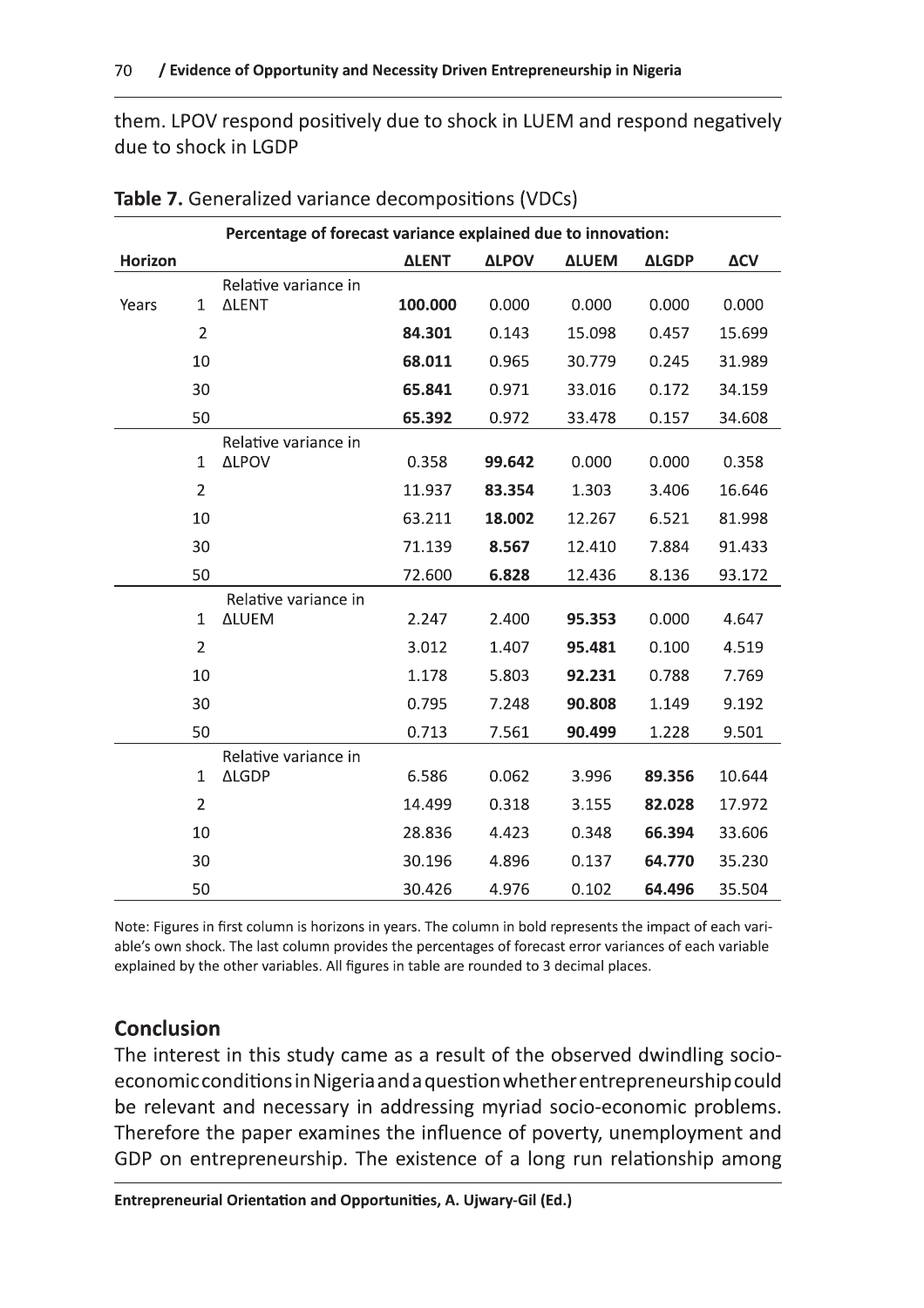Abubakar S. Garba, Fariastuti Djafar, Shazali Abu Mansor / 71<br>
entrepreneurship, poverty, unemployment and GDP has been found and the<br>
Granger causality result shows that poverty directly causes entrepreneurship,<br>
while un poverty and GDP influence entrepreneurship negatively which indicates that the existing entrepreneurs are likely to be an opportunity entrepreneurs and supports Schumpeterian/prosperity effect hypothesis. The negative influence of poverty on entrepreneurship is not anticipated as poverty is expected to increase entrepreneurship in the country, but it is found that poverty cannot stimulate entrepreneurship.

The positive influence of unemployment on entrepreneurship is an indication of the presence of necessity entrepreneurs and it supports push/ refugee effect hypothesis. Therefore, the paper reveals the presence of both necessity and opportunity entrepreneurship in the country. Necessity entrepreneurship could create job and income in the short run, thereby reducing the social problem. Unemployed and poor people often have feelings of dissatisfaction about their entrepreneurial involvement which may result in their exit from entrepreneurship as soon as they get an alternative paid job. Opportunity entrepreneurs are innovative individuals who create disequilibrium in the economy. The prevalence of this type of entrepreneurs in a country may result in more innovations, high competition and economic growth in both short and long run. Schumpeterian entrepreneurs are opportunity driven, productive and high impact individuals who are carrying out new combinations (innovation) and contribute towards economic development. The paper contributes significantly in providing useful information to various stakeholders for effective policy formulation towards entrepreneurship development.

The paper also contributes to the theory and literature of entrepreneurship in the Nigeria context. The Schumpeter's theory of economic development is based on the assumption that entrepreneurs are innovative and can stimulate GDP. Entrepreneurship may not necessarily drive and stimulate the desired GDP if it is driven by necessity. It is also expected theoretically that increase in poverty will automatically increase the rate of entrepreneurship entry. The unexpected negative relationship between entrepreneurship and poverty shows that poverty may not necessarily cause people to engage in entrepreneurship because of probable lack of start-up capital.

Journal of Entrepreneurship Management and Innovation (JEMI). Volume 9. Issue 3. 2013: 57-78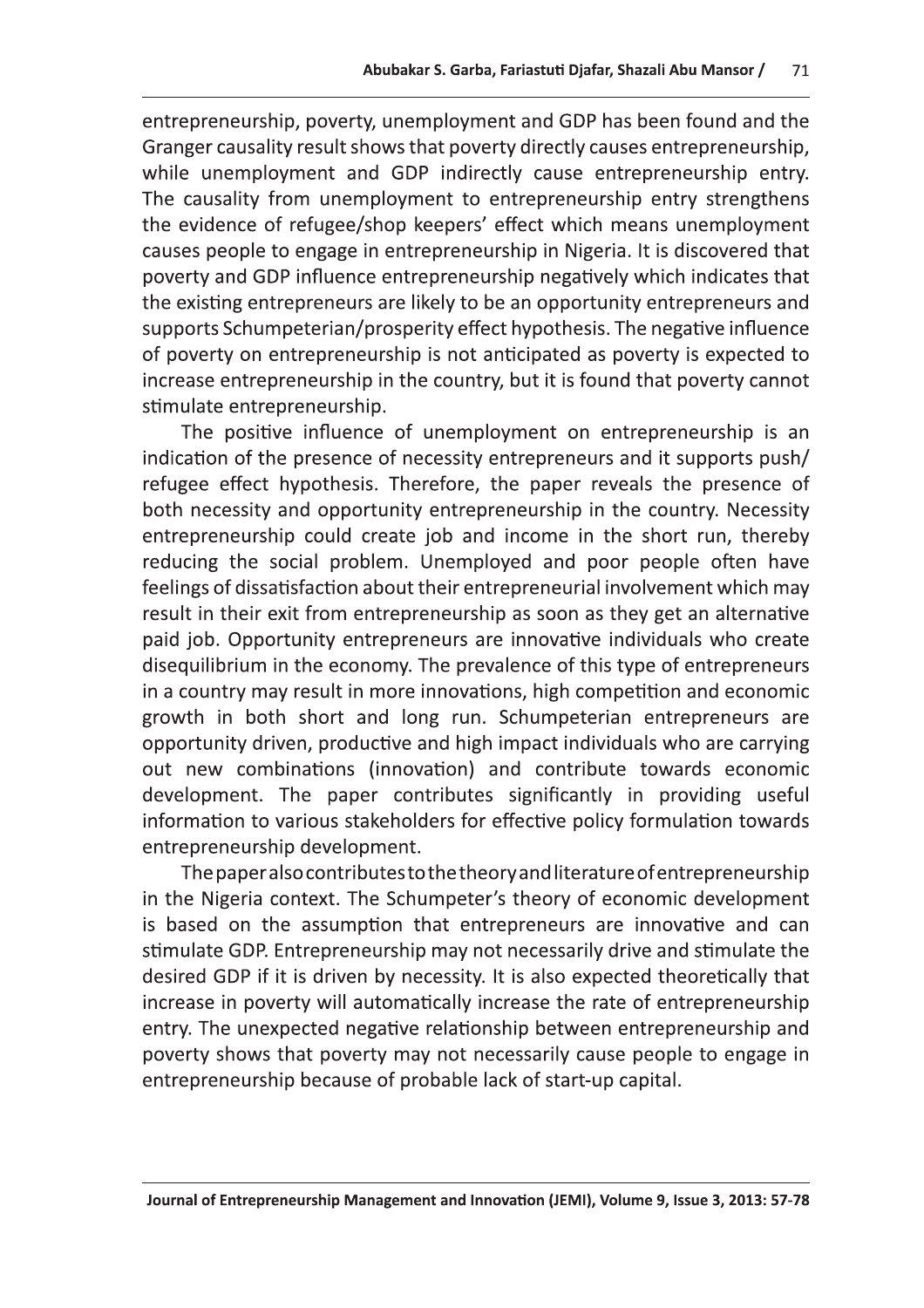## **Practical implications and direction for further research**

There is a need for the government to revisit the existing policy on micro, small and medium enterprises (MSMEs) to adequately address the problem of the poor and unemployed in order to avail them with the opportunity to engage in entrepreneurship. There will be an increase in the rate of crime and other social vices where majority of poor and unemployed people are left without employment or incentives to partake in entrepreneurial activities. Lack of necessary infrastructure could affect the performance of business, income and subsequently lead to a closure of the enterprises. Therefore the government should place high priority in boosting electricity generation and supply so as to reduce the cost of operation and make the business environment more competitive, conducive and friendly for entrepreneurial activity.

The paper focuses on some selected macroeconomic variables in examining their influence on entrepreneurship in Nigeria. Measuring entrepreneurship at the aggregate level is a difficult and complex task. Using new business creation as a proxy may not always be appropriate because sometimes it is not easy to distinguish between legal and illegal business activity. The total number of micro and small businesses registered (as business name) annually was used without filtering or removing the number of those businesses that ceased to exist. There is no official record of those registered businesses that stopped operating as micro or small businesses over the years. Many businesses were not included in the study because they did not register with the government agency as such their number will not be reflected in the list of new business created in the country.

This study is limited in scope but provides sufficient evidence on the factors that influence entrepreneurship in Nigeria. In future, similar study should mitigate the effect of frequent entry and exit from entrepreneurship in the data and effort should be made to filter and consider those with genuine business interest in order to correctly predict the effect of entrepreneurship on the economy. The rate of new business creation varies according to sectors and industries from year to year, therefore there is need to look at individual sector on how entrepreneurship is affected rather than taking analysis on the whole sectors of the economy.

## **References**

Acs, Z. J. (2007). How entrepreneurship is good for economic growth? a paper presented at the 25<sup>th</sup> economic conference of progress foundation cosponsored by American Institute for Economic Research (AIER) in Great Barrington, Massachusetts.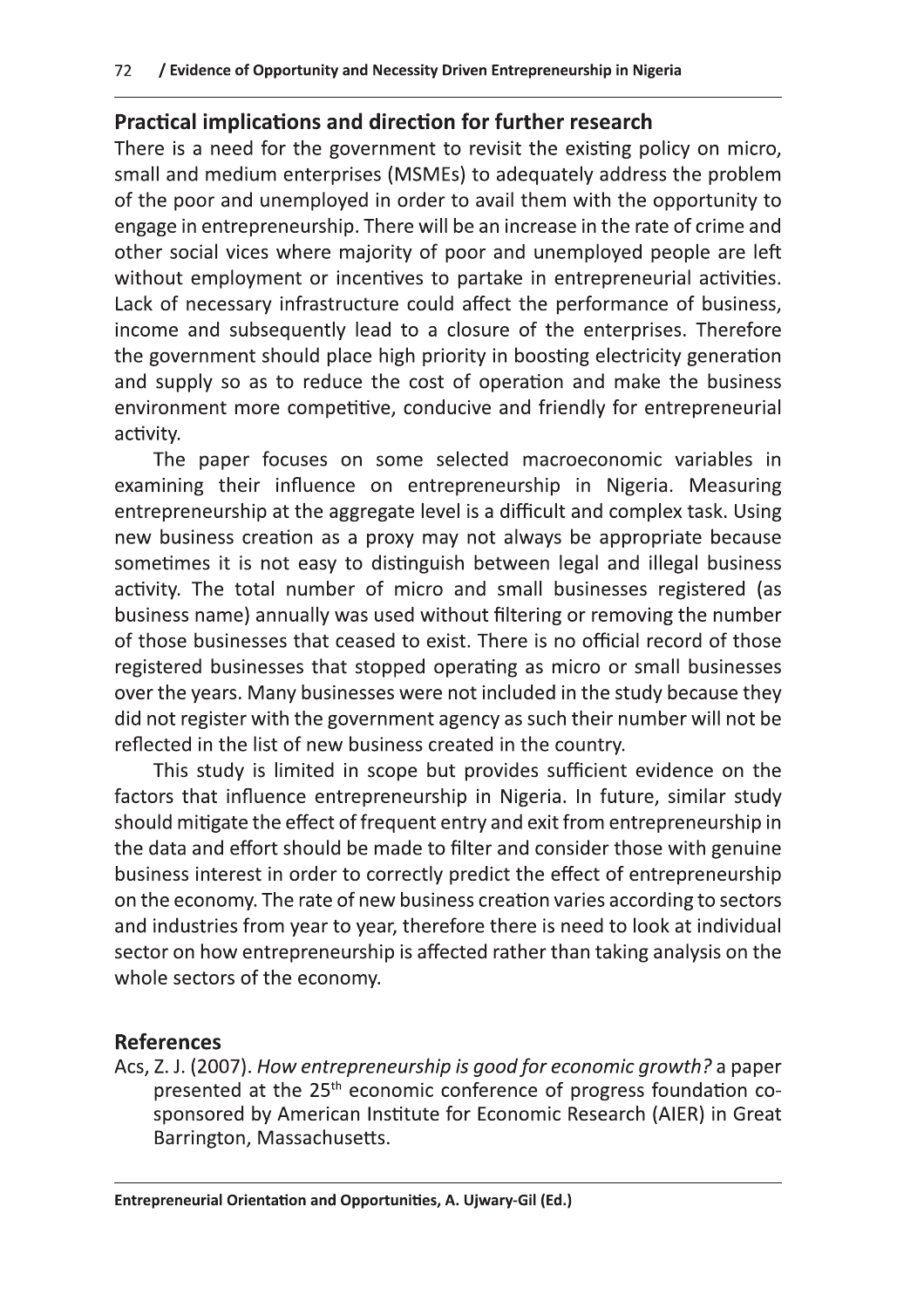- Acs, Z.J., Desai, S., Hessels, J. (2008). Entrepreneurship, economic development and institutions. Small Business Economics, 31, 219-234.
- Akoum, I.F. (2008). Globalization, growth, and poverty: The missing link. International Journal of Social Economics, 35(4), 226-238.
- Audrestch, D.B., Thurik, A.R. (2000). Capitalism and democracy in the 21<sup>st</sup> century: From the managed to the entrepreneurial economy. Journal of Evolutionary Economics, 10, 17-34.
- Audretsch, D.B., Carree, M.A., Thurik, A.R. (2001). Does entrepreneurship reduce unemployment? Tinbergen Institute Discussion Paper TI 2001-074/3, Rotterdam.
- Audretsch, D.B., Fritsch, M. (1994). The geography of firm births in Germany, Regional Studies, 28(4), 359-365.
- Audretsch, D.B., Keilbach, M. (2004). Entrepreneurship capital: Determinants and impact on regional economic performance, MPI Discussion Paper No. 3704. Jena: Max Planck Institute of Economics.
- Audretsch, D.B., Jin, J. (1994). a reconciliation of the unemployment: New firms start up paradox. Small Business Economics, 6,381-385.
- Bahmain-Oskooee, M. (1995). The long run determinants of the US trade balance revisited. Journal of Post Keynesian Economics, 17(3), 457-465.
- Block, J., Sandner P. (2009). Necessity and opportunity entrepreneurs and their duration in self-employment: Evidence from German micro data. Journal of Industry, Competition and Trade, 9,117-137.
- Bosma, N., Acs, Z.J., Autio, E., Coduras, A., Levie, J. (2008). Executive report. Global Entrepreneurship Monitor (GEM).
- Carree, M. (2002). Does unemployment affect the number of establishments? a regional analysis for U.S. states, Regional Studies, 36(4), 389-398.
- Carree, M.A., van Stel, A.J., Thurik, A.R., Wennekers, A.R.M. (2002). Economic development and business ownership: An analysis using data of 230ECD countries in the period 1976-1996. Small Business Economics, 1,271-290.
- Evans, D.S., Leighton, L.S. (1989). Some empirical aspects of entrepreneurship. American Economic Review, 79, 519-535.
- Evans, D.S., Leighton, L.S. (1990). Small business formation by unemployed and employed workers. Small Business Economics, 2(4), 319-330.
- Faria, J.R., Cuestas, J.C., Mourelle, E. (2010). Entrepreneurship and unemployment: a non-linear bidirectional causality. Economic Modelling, 27(5), 1282-1291.
- Garofi, G. (1994). New firm formation and regional development: The Italian case. Regional Studies, 28(4), 381-394.
- Gujarati, D.N., Porter, D.C. (2009). Basic econometrics. Singapore: McGraw-Hill Companies Inc.
- Hamilton, R.T. (1989). Unemployment and business formation rates: Reconciling time Series and Cross Section Evidence. Environment and Planning, 21, 249-255.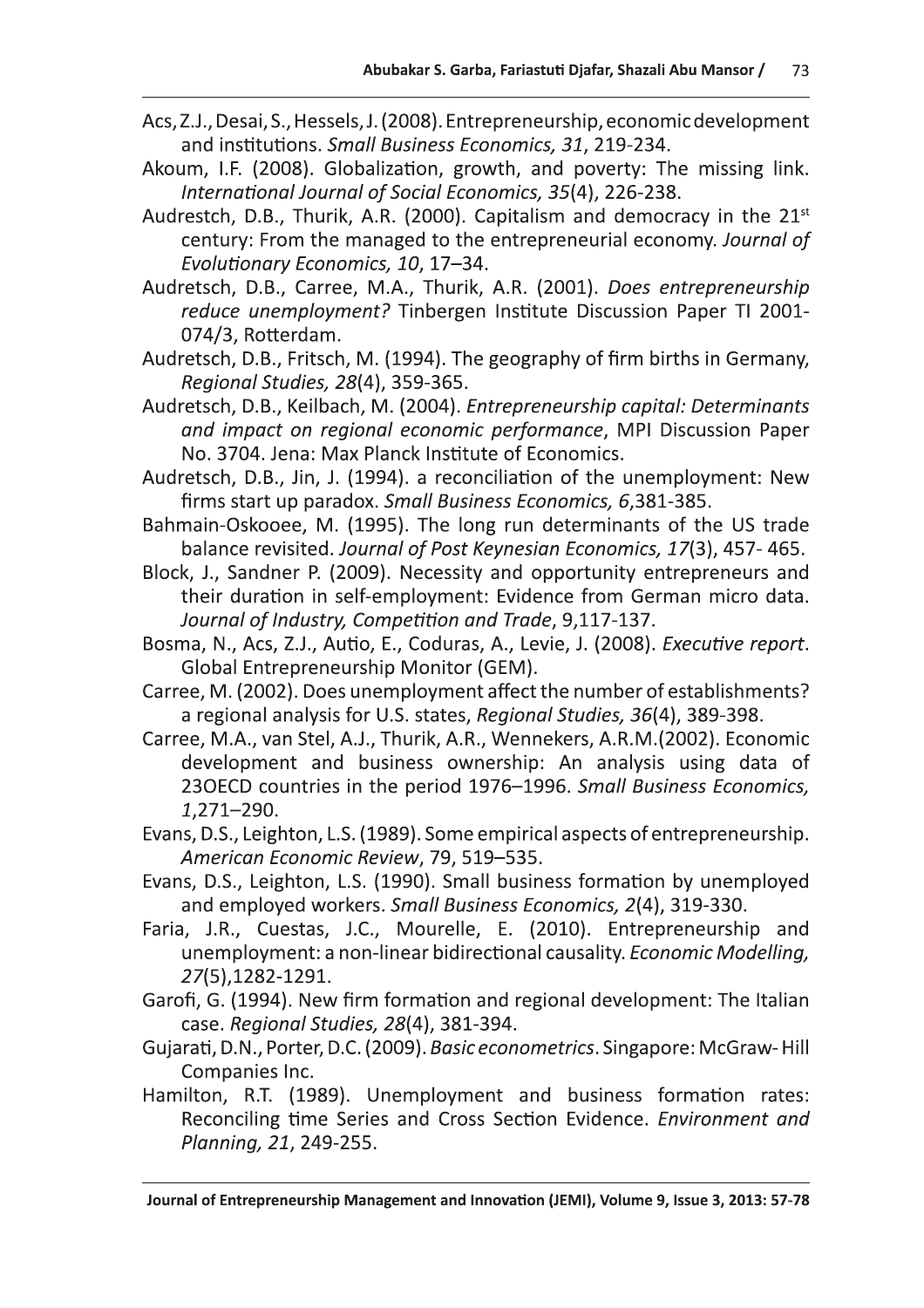- Hartog, C. Parker, S., Stel, A., Thurik, R. (2010). The two way relationship between entrepreneurship and economic performance. EIM research report H200822, July 2010.
- Highfield, R., Smiley, R. (1987). New business starts and economic activity: An empirical investigation. International Journal of Industrial Organization, 5, 51-66.
- Johansen and Jesulius (1990). Maximum likelihood estimation and inference on cointegration with application to the demand for money. Oxford Bulletin of Economics and Statistics, 52, 169-244.
- Jones-Evans, D., Brookbark, D., Aaron, E. (2006). Public support programmes for high growth business in the UK. An exploratory Study. National Entrepreneurship Observatory, GEM Wales paper series No 7.

Keister, L.A. (2005). Entrepreneurship (Ed.). Netherland: Elsevier Ltd,

- Knight, F.H. (1971). Risk, uncertainty, and profit. Chicago: The University of Chicago Press, originally published in 1921 by Houghton Mifflin Company.
- Koster, S., Kumar Rai, S. (2008). Entrepreneurship and economic development in a developing country: a case study of India. Journal of Entrepreneurship, 17(2), 117-137.
- Lafuente, E.M. and Driga, O. (2007). Report on entrepreneurial activities in Romania. CEBR working paper series 01-2007.
- Meager, N. (1992). Does unemployment lead to self-employment? Small Business Economics, 4, 87-103.
- Mojica-Howell, M.N., Whittaker W.L., Gebremedhin, T.G., Schaeffer, P.V. (2012). Examining the bidirectional relationship between entrepreneurship and economic growth: Is entrepreneurship endogenous?, Entrepreneurship - born, made and educated, Prof. Thierry Burger-Helmchen (Ed.), ISBN: 978-953-51-0210-6, InTech, Available from: http://www.intechopen. com/books.
- Mulira, F., Namatovu, R., Dawa, S. (2011). Panacea or Precipitate. "The Entrepreneurship and Poverty Paradox". Retrieved from www.aibuma. org/proceedings.
- Naude, W., Amoros, J.E., Cristi, O. (2012). Surfeiting, the appetite may sicken: entrepreneurship and the happiness of nations. UNU MERIT working paper 2012-013.
- NBS (2010). The review of the Nigerian economy. National Bureau of Statistics.
- Plehn-Duiowich. J.M. (2012). The dynamic relationship between entrepreneurship, unemployment and growth: Evidence from US Industries, SBA research report No 394.
- Reynolds, P., Storey, D.J., Westhead, P. (1994). Cross national comparisons of the variation in new firm formation rate. Regional Studies, 28(4), 443-456.

Entrepreneurial Orientation and Opportunities, A. Ujwary-Gil (Ed.)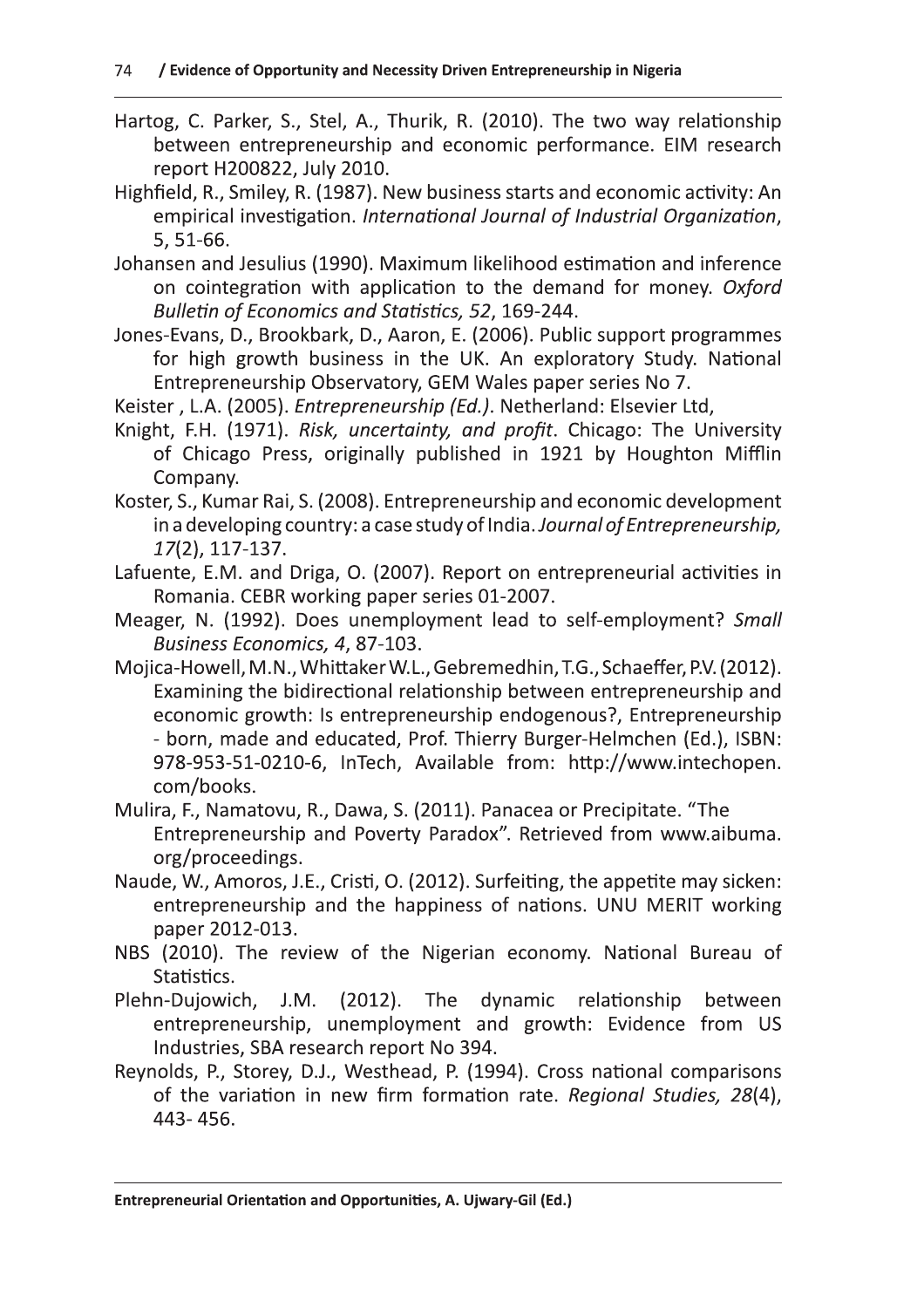- Ritchie, B., Lam, W. (2006). Taking the stock of small business and entrepreneurship research. International Journal Entrepreneurial Behavior and Research, 12(6), 312-327.
- Ritsila, J., Tervo, H. (2002). Effects of unemployment on new firm formation: Micro level panel data evidence from Finland. Small Business Economics Journal, 19, 31-40.
- Rosa, P.J., Kodithuwakku, S., Balunywa, W. (2006). Entrepreneurial motivation in developing countries: What does "Necessity and opportunity really mean". Frontier of Entrepreneurship Research, 26(20), Chapter XX Micro Entrepreneurship.
- Salgado-Banda, H. (2005). Entrepreneurship and economic growth: An empirical analysis. Seminar paper at University of London.
- Sexton, D.L. and Kasarda, J.D. (1992). The state of the art of entrepreneurship. PWS - Publishing Company, Boston, USA
- Stel, A., Carree, M., Thurik, R. (2004). The effect of entrepreneurship on national economic growth: An analysis using the GEM database. SCALES paper N200320.
- Stel, A., Thurik, R., Verheul, I., Baljeu, L. (2007). The relationship between entrepreneurship and unemployment in Japan. Tinbergen institute discussion paper, TI 2007-080/3.
- Sternberg, R. and Wennekers, S. (2005). Determinants and effects of new business creation using global entrepreneurship monitor data. Small Business Economics, 24,193-203.
- Stock, J.H. and Watson M.W. (2001). Vector autoregressions. Journal of Economic perspective, 15(4), 101-115.
- Storey, D.J. (1991). The birth of new firms does unemployment matter? a review of evidence. Small Business Economic, 3,167-178.
- Storey, D.J. (2003). Entrepreneurship: small and medium sized and public policies. Handbook of entrepreneurship research. Kluwer Academic Publishers, Amsterdam, pp 473-511.
- Szirmai, A., 2005. Dynamics of socio-economic development: An introduction. Cambridge University Press: Cambridge, ISBN: 9780521817639, pp 233.
- Thurik, R., Carree. M.A., Stel, A., Audretsch, D.B. (2008). Does self-employment reduce unemployment. Journal of Business Venturing, 23(6),673-686.
- UNIDO (2003). Path out of poverty: Developing rural and women entrepreneurship. United nation industrial development organization, 2003 Vienna.
- UNCTAD (2004). Entrepreneurship and economic development: The Empretec show Case. United Nation Conference on Trade and Development Publication January 2004.
- Verheul, I., Thurik, R. Hessel, J., van der Zwan, P. (2010). Factors influencing the entrepreneurial engagement of opportunity and necessity entrepreneurs. EIM. Retrieved from http://www.entrepreneurship-sme.eu.

Journal of Entrepreneurship Management and Innovation (JEMI), Volume 9, Issue 3, 2013: 57-78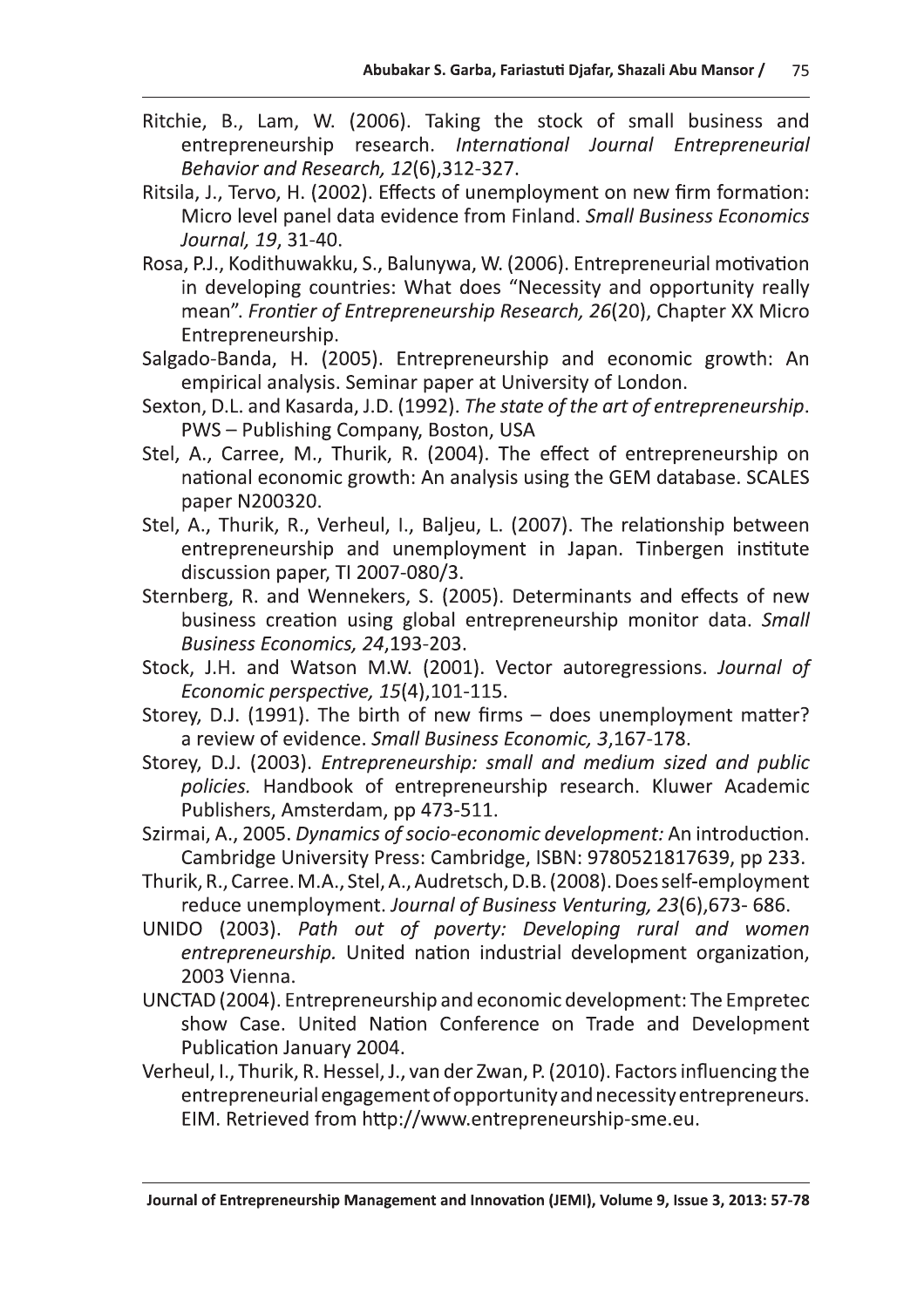- Wagner, J. (2005). "Der noth gelorchand, Nicht dem eignen tried" Necessity and opportunity entrepreneurs in Germany: Evidence from the regional entrepreneurial Monitor. IZA Discussion Paper No 1608.
- Wang, S. (2006). Determinant of new firm formation in Taiwan. Small Business Economic, 27,313-321.
- Wennekers, S., Van stel, A, Thurik, R., Reynolds, P. (2005). Nascent entrepreneurship and the level of economic development. Small Business Economics, 24,293-309.
- Yamawaki, H. (1990). The effects of business conditions on net entry: Evidence from Japan. In P.A. Geroski and J. Schwalbach (Eds.), Entry and Market Contestability: An International Comparison. Oxford: Basil Blackwell.

## **Appendix 1**







Figure 2. CUSUM OF SQUARE Test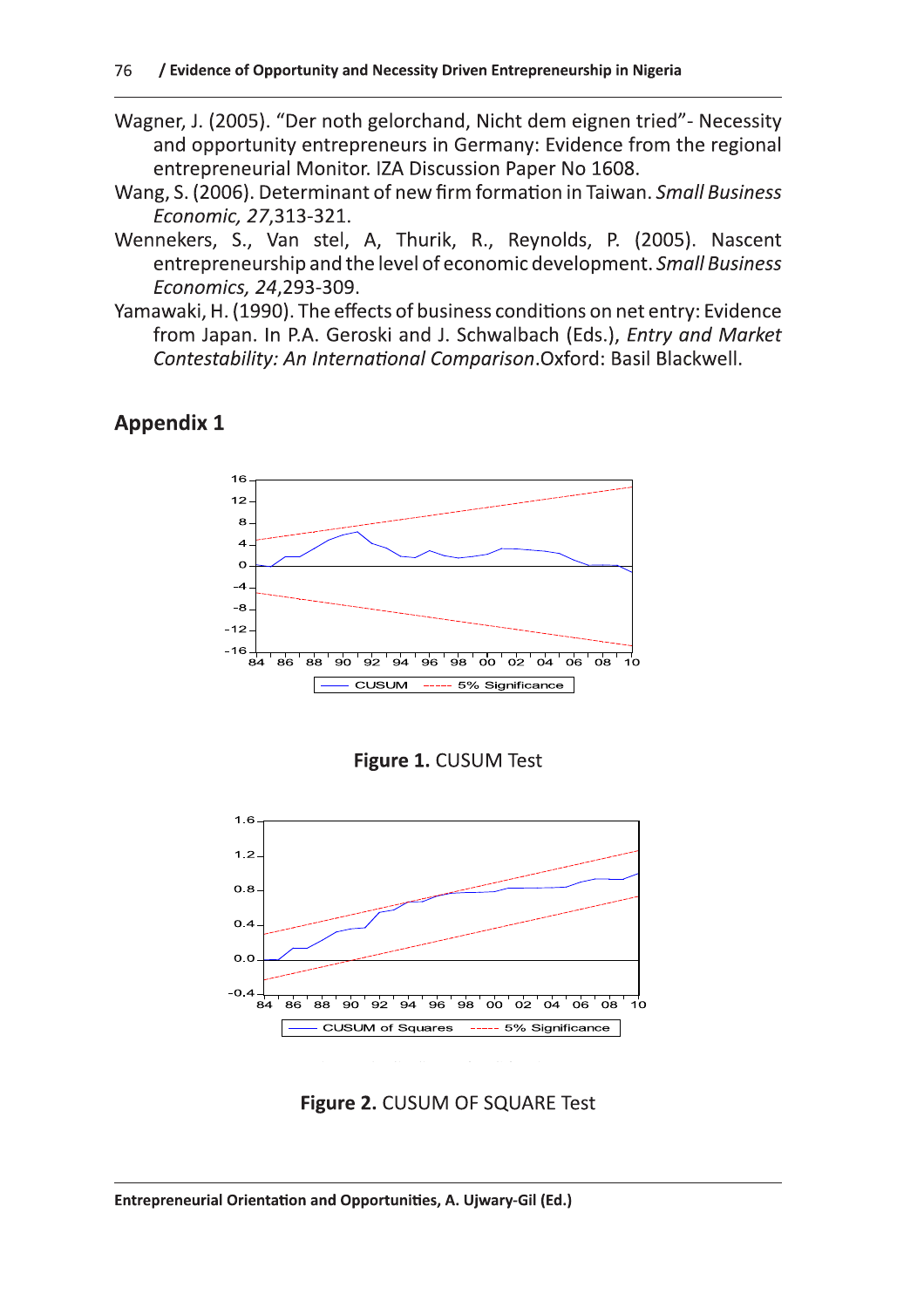

**Figure 3** Generalized impulse response functions (IRFs)